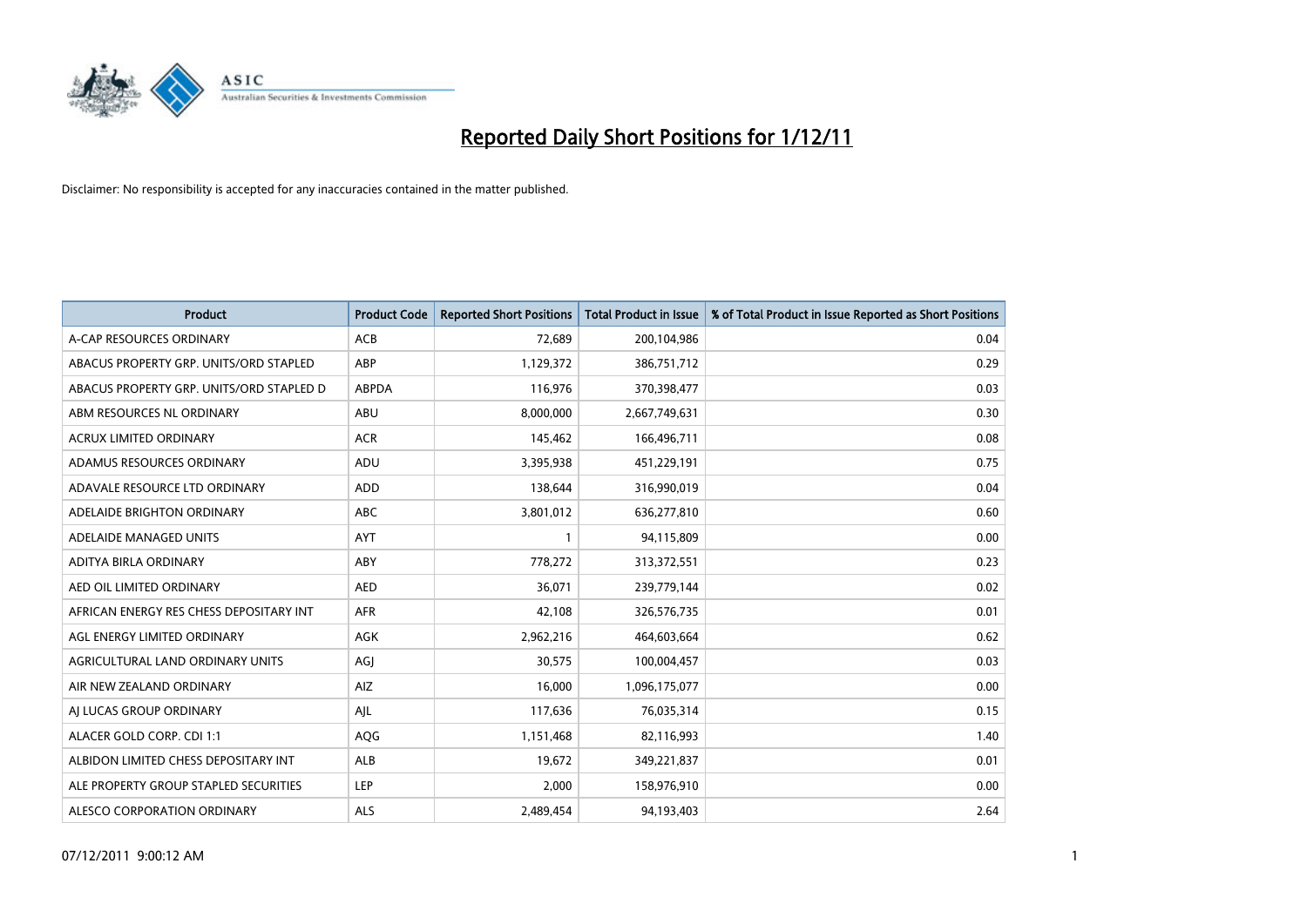

| Product                                | <b>Product Code</b> | <b>Reported Short Positions</b> | <b>Total Product in Issue</b> | % of Total Product in Issue Reported as Short Positions |
|----------------------------------------|---------------------|---------------------------------|-------------------------------|---------------------------------------------------------|
| ALKANE RESOURCES LTD ORDINARY          | <b>ALK</b>          | 7,362,099                       | 269,028,158                   | 2.73                                                    |
| ALLIANCE RESOURCES ORDINARY            | AGS                 | 13,756                          | 341,172,309                   | 0.00                                                    |
| ALLIED GOLD MIN PLC CDI 1:1            | <b>ALD</b>          | 65,261                          | 73,573,896                    | 0.09                                                    |
| ALLIED HEALTH LTD ORDINARY             | AHZ                 | 134,528                         | 643,360,097                   | 0.02                                                    |
| ALTONA MINING LTD ORDINARY             | <b>AOH</b>          | 802,204                         | 518,687,704                   | 0.16                                                    |
| ALUMINA LIMITED ORDINARY               | <b>AWC</b>          | 43,298,132                      | 2,440,196,187                 | 1.79                                                    |
| AMADEUS ENERGY ORDINARY                | AMU                 | 454,000                         | 275, 167, 211                 | 0.16                                                    |
| AMALGAMATED HOLDINGS ORDINARY          | AHD                 | 4                               | 157,480,461                   | 0.00                                                    |
| AMCOR LIMITED ORDINARY                 | AMC                 | 4,343,367                       | 1,221,776,347                 | 0.34                                                    |
| AMP LIMITED ORDINARY                   | AMP                 | 8,004,592                       | 2,854,672,784                 | 0.26                                                    |
| AMPELLA MINING ORDINARY                | <b>AMX</b>          | 707,593                         | 205,985,108                   | 0.33                                                    |
| ANGLOGOLD ASHANTI CDI 5:1              | AGG                 | 1,000                           | 89,207,765                    | 0.00                                                    |
| ANSELL LIMITED ORDINARY                | <b>ANN</b>          | 2,709,579                       | 131,197,201                   | 2.06                                                    |
| ANTARES ENERGY LTD ORDINARY            | <b>AZZ</b>          | 77,188                          | 263,000,000                   | 0.03                                                    |
| ANZ BANKING GRP LTD ORDINARY           | ANZ                 | 23,398,759                      | 2,634,777,566                 | 0.88                                                    |
| APA GROUP STAPLED SECURITIES           | <b>APA</b>          | 7,236,597                       | 639,334,625                   | 1.13                                                    |
| APEX MINERALS NL ORDINARY              | <b>AXM</b>          | 885,146                         | 5,550,243,713                 | 0.02                                                    |
| APN EUROPEAN RETAIL UNITS STAPLED SEC. | <b>AEZ</b>          | 11,832                          | 544,910,660                   | 0.00                                                    |
| APN NEWS & MEDIA ORDINARY              | <b>APN</b>          | 25,925,270                      | 630,211,415                   | 4.10                                                    |
| AQUARIUS PLATINUM. ORDINARY            | <b>AOP</b>          | 2,918,691                       | 470,312,578                   | 0.62                                                    |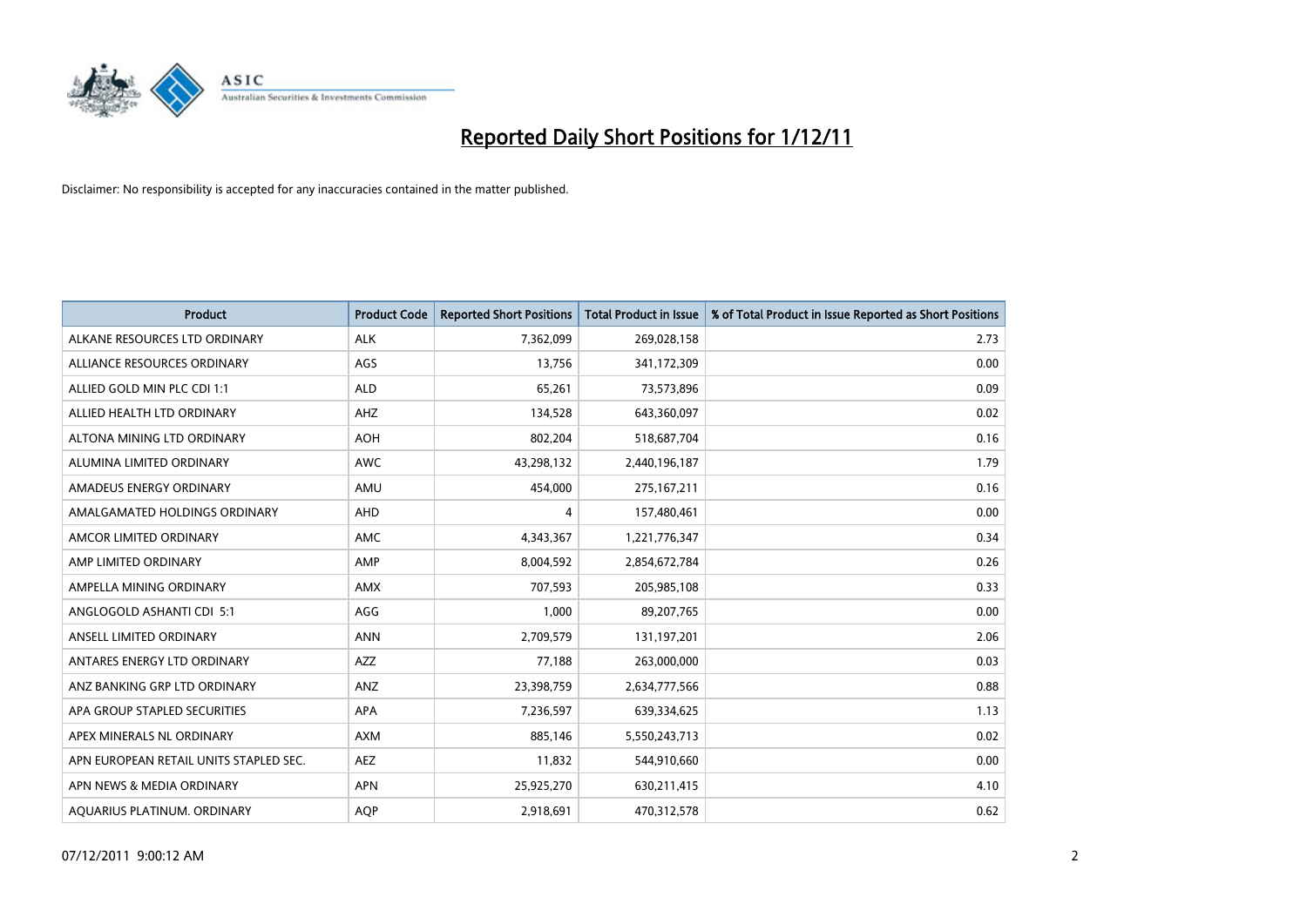

| <b>Product</b>                          | <b>Product Code</b> | <b>Reported Short Positions</b> | <b>Total Product in Issue</b> | % of Total Product in Issue Reported as Short Positions |
|-----------------------------------------|---------------------|---------------------------------|-------------------------------|---------------------------------------------------------|
| AQUILA RESOURCES ORDINARY               | <b>AQA</b>          | 6,199,011                       | 374,368,499                   | 1.62                                                    |
| ARAFURA RESOURCE LTD ORDINARY           | <b>ARU</b>          | 10,669,888                      | 367,980,342                   | 2.88                                                    |
| ARB CORPORATION ORDINARY                | <b>ARP</b>          | 14,120                          | 72,481,302                    | 0.01                                                    |
| ARDENT LEISURE GROUP STAPLED SECURITIES | AAD                 | 360,429                         | 324,236,390                   | 0.10                                                    |
| ARISTOCRAT LEISURE ORDINARY             | <b>ALL</b>          | 24,626,667                      | 543,181,024                   | 4.54                                                    |
| ASCIANO LIMITED DEFERRED SETTLEMENT     | <b>AIODA</b>        | 1,425,681                       | 2,926,103,883                 | 0.05                                                    |
| ASCIANO LIMITED DEFERRED SETTLEMENT     | <b>AIODC</b>        | 19,236,920                      | 975,367,961                   | 1.96                                                    |
| ASCIANO LIMITED ORDINARY                | <b>AIO</b>          | 2,853,464                       | 2,926,103,883                 | 0.09                                                    |
| ASG GROUP LIMITED ORDINARY              | <b>ASZ</b>          | 192,259                         | 171,456,889                   | 0.11                                                    |
| ASPEN GROUP ORD/UNITS STAPLED           | <b>APZ</b>          | 1,000,755                       | 591,084,183                   | 0.17                                                    |
| ASPIRE MINING LTD ORDINARY              | AKM                 | 443,388                         | 620,594,556                   | 0.07                                                    |
| ASTON RES LTD ORDINARY                  | <b>AZT</b>          | 2,162,080                       | 204,668,861                   | 1.06                                                    |
| ASTRO JAP PROP GROUP STAPLED SECURITIES | AJA                 | 19,634                          | 58,445,002                    | 0.03                                                    |
| ASX LIMITED ORDINARY                    | <b>ASX</b>          | 2,273,077                       | 175,136,729                   | 1.28                                                    |
| ATLANTIC LIMITED ORDINARY               | ATI                 | 83,408                          | 114,519,062                   | 0.07                                                    |
| ATLAS IRON LIMITED ORDINARY             | <b>AGO</b>          | 15,036,001                      | 894,384,560                   | 1.67                                                    |
| <b>AURORA OIL &amp; GAS ORDINARY</b>    | <b>AUT</b>          | 11,780,014                      | 411,655,343                   | 2.86                                                    |
| AUSDRILL LIMITED ORDINARY               | ASL                 | 95,136                          | 302,888,156                   | 0.03                                                    |
| <b>AUSENCO LIMITED ORDINARY</b>         | AAX                 | 1,255,247                       | 123,258,843                   | 1.01                                                    |
| <b>AUSTAL LIMITED ORDINARY</b>          | ASB                 | 310,248                         | 188,069,638                   | 0.16                                                    |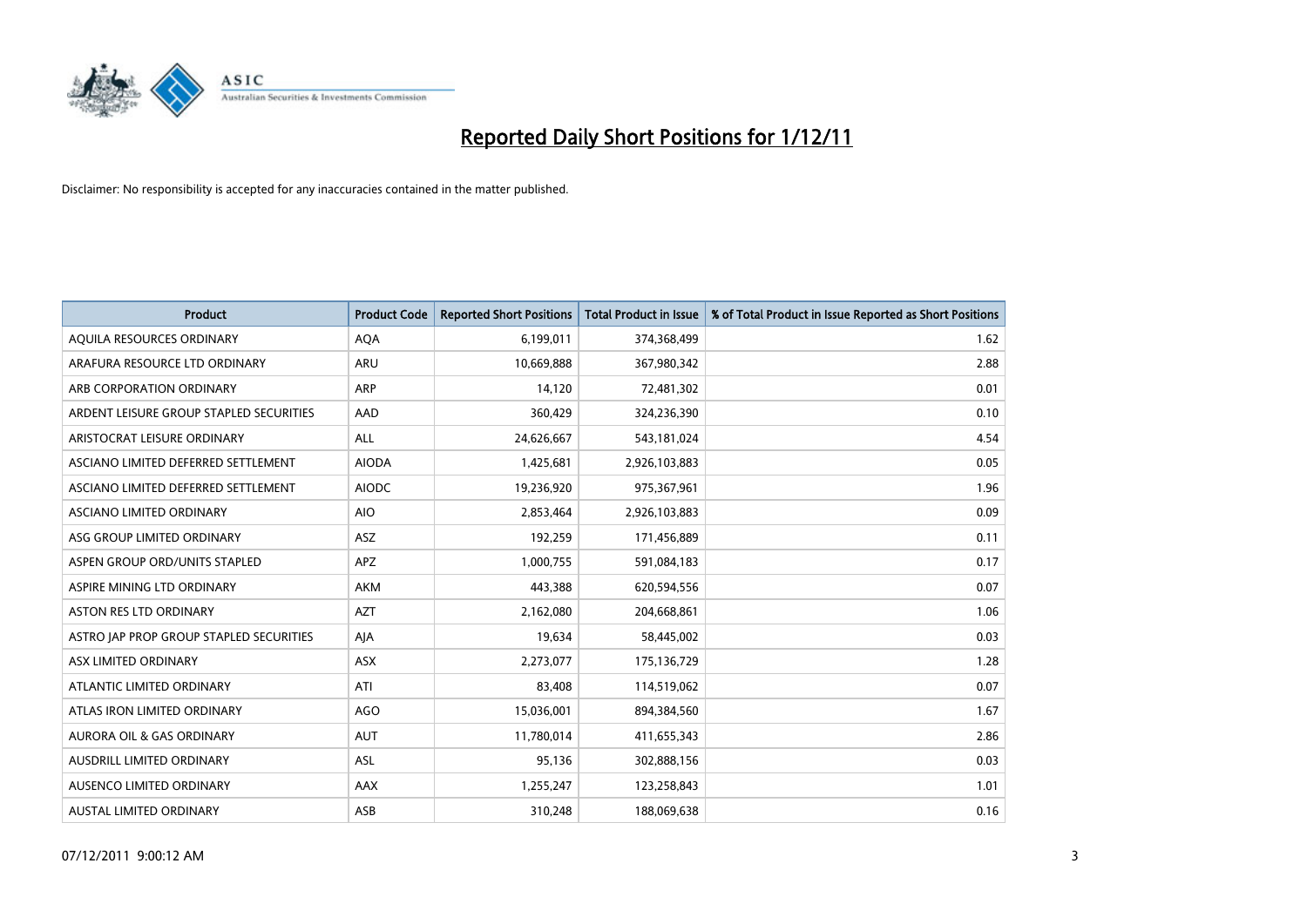

| Product                              | <b>Product Code</b> | <b>Reported Short Positions</b> | <b>Total Product in Issue</b> | % of Total Product in Issue Reported as Short Positions |
|--------------------------------------|---------------------|---------------------------------|-------------------------------|---------------------------------------------------------|
| <b>AUSTAR UNITED ORDINARY</b>        | <b>AUN</b>          | 8,958,025                       | 1,271,505,737                 | 0.70                                                    |
| AUSTBROKERS HOLDINGS ORDINARY        | <b>AUB</b>          | 2                               | 55,419,436                    | 0.00                                                    |
| AUSTIN ENGINEERING ORDINARY          | ANG                 | 39,219                          | 72,014,403                    | 0.05                                                    |
| <b>AUSTRALAND ASSETS ASSETS</b>      | AAZPB               | 1,168                           | 2,750,000                     | 0.04                                                    |
| AUSTRALAND PROPERTY STAPLED SECURITY | <b>ALZ</b>          | 550,225                         | 576,846,597                   | 0.07                                                    |
| AUSTRALIAN AGRICULT, ORDINARY        | AAC                 | 949,468                         | 312,892,824                   | 0.29                                                    |
| AUSTRALIAN EDUCATION UNITS           | <b>AEU</b>          | 625,000                         | 175,465,397                   | 0.36                                                    |
| AUSTRALIAN FOUNDAT. ORDINARY         | AFI                 | 4,300                           | 1,023,675,745                 | 0.00                                                    |
| AUSTRALIAN INFRASTR, UNITS/ORDINARY  | <b>AIX</b>          | 12,607,176                      | 620,733,944                   | 2.02                                                    |
| AUSTRALIAN MINES LTD ORDINARY        | <b>AUZ</b>          | 1,400,000                       | 636,910,317                   | 0.22                                                    |
| AUSTRALIAN PHARM. ORDINARY           | API                 | 700,790                         | 488,115,883                   | 0.14                                                    |
| AUTOMOTIVE HOLDINGS ORDINARY         | <b>AHE</b>          | 4,743                           | 260,579,682                   | 0.00                                                    |
| AVEXA LIMITED ORDINARY               | <b>AVX</b>          | 243,657                         | 847,688,779                   | 0.03                                                    |
| AWE LIMITED ORDINARY                 | <b>AWE</b>          | 2,438,338                       | 521,871,941                   | 0.46                                                    |
| AZIMUTH RES LTD ORDINARY             | <b>AZH</b>          | 100,000                         | 378,909,058                   | 0.03                                                    |
| AZUMAH RESOURCES ORDINARY            | <b>AZM</b>          | 344,806                         | 282,020,356                   | 0.12                                                    |
| BANDANNA ENERGY ORDINARY             | <b>BND</b>          | 1,262,995                       | 528,481,199                   | 0.23                                                    |
| BANK OF QUEENSLAND. ORDINARY         | <b>BOO</b>          | 11,726,422                      | 225,369,547                   | 5.20                                                    |
| <b>BANNERMAN RESOURCES ORDINARY</b>  | <b>BMN</b>          | 142,060                         | 234,435,934                   | 0.06                                                    |
| <b>BASE RES LIMITED ORDINARY</b>     | <b>BSE</b>          | 1,272,218                       | 460,440,029                   | 0.28                                                    |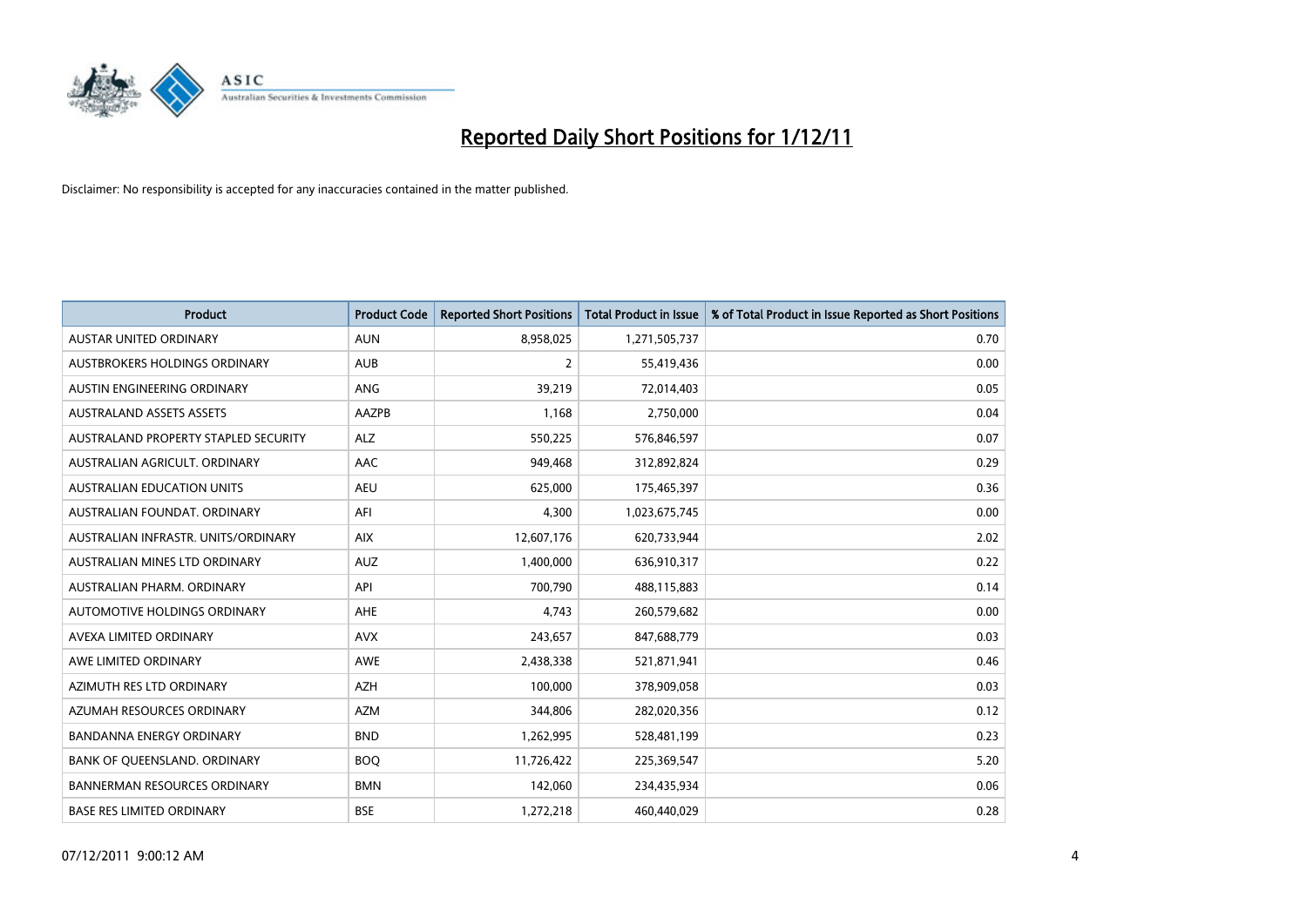

| Product                              | <b>Product Code</b> | <b>Reported Short Positions</b> | <b>Total Product in Issue</b> | % of Total Product in Issue Reported as Short Positions |
|--------------------------------------|---------------------|---------------------------------|-------------------------------|---------------------------------------------------------|
| <b>BATHURST RESOURCES ORDINARY</b>   | <b>BTU</b>          | 13,029,654                      | 689,447,997                   | 1.89                                                    |
| <b>BAUXITE RESOURCE LTD ORDINARY</b> | <b>BAU</b>          | 123,797                         | 235,379,896                   | 0.06                                                    |
| <b>BC IRON LIMITED ORDINARY</b>      | <b>BCI</b>          | 89,531                          | 95,311,000                    | 0.10                                                    |
| BEACH ENERGY LIMITED ORDINARY        | <b>BPT</b>          | 6,926,834                       | 1,107,635,932                 | 0.61                                                    |
| BEADELL RESOURCE LTD ORDINARY        | <b>BDR</b>          | 3,224,539                       | 657,906,946                   | 0.48                                                    |
| BENDIGO AND ADELAIDE ORDINARY        | <b>BEN</b>          | 5,867,105                       | 365,816,262                   | 1.59                                                    |
| BERKELEY RESOURCES ORDINARY          | <b>BKY</b>          | 201,658                         | 174,298,273                   | 0.11                                                    |
| BETASHARES ASX RES ETF UNITS         | <b>ORE</b>          | 88,220                          | 4,519,665                     | 1.95                                                    |
| <b>BHP BILLITON LIMITED ORDINARY</b> | <b>BHP</b>          | 29,895,286                      | 3,211,496,105                 | 0.91                                                    |
| <b>BILLABONG ORDINARY</b>            | <b>BBG</b>          | 28,980,965                      | 255,102,103                   | 11.34                                                   |
| <b>BIONOMICS LIMITED ORDINARY</b>    | <b>BNO</b>          | 3,793                           | 344,751,779                   | 0.00                                                    |
| <b>BIOTA HOLDINGS ORDINARY</b>       | <b>BTA</b>          | 1,510,382                       | 181,703,711                   | 0.82                                                    |
| <b>BISALLOY STEEL ORDINARY</b>       | <b>BIS</b>          | 84,480                          | 216,455,965                   | 0.04                                                    |
| BKI INVESTMENT LTD ORDINARY          | <b>BKI</b>          | 508                             | 425,549,573                   | 0.00                                                    |
| <b>BLACKTHORN RESOURCES ORDINARY</b> | <b>BTR</b>          | 35,848                          | 122,918,000                   | 0.03                                                    |
| BLUESCOPE STEEL LTD ORDINARY         | <b>BSL</b>          | 55,357,551                      | 1,849,170,356                 | 2.99                                                    |
| BLUESCOPE STEEL LTD RIGHTS 07-DEC-11 | <b>BSLR</b>         | 8,994,314                       | 1,479,336,285                 | 0.60                                                    |
| BOART LONGYEAR ORDINARY              | <b>BLY</b>          | 3,640,965                       | 461,163,412                   | 0.79                                                    |
| <b>BOOM LOGISTICS ORDINARY</b>       | <b>BOL</b>          | 337,999                         | 465,011,147                   | 0.07                                                    |
| <b>BORAL LIMITED, ORDINARY</b>       | <b>BLD</b>          | 31,536,177                      | 744,729,957                   | 4.23                                                    |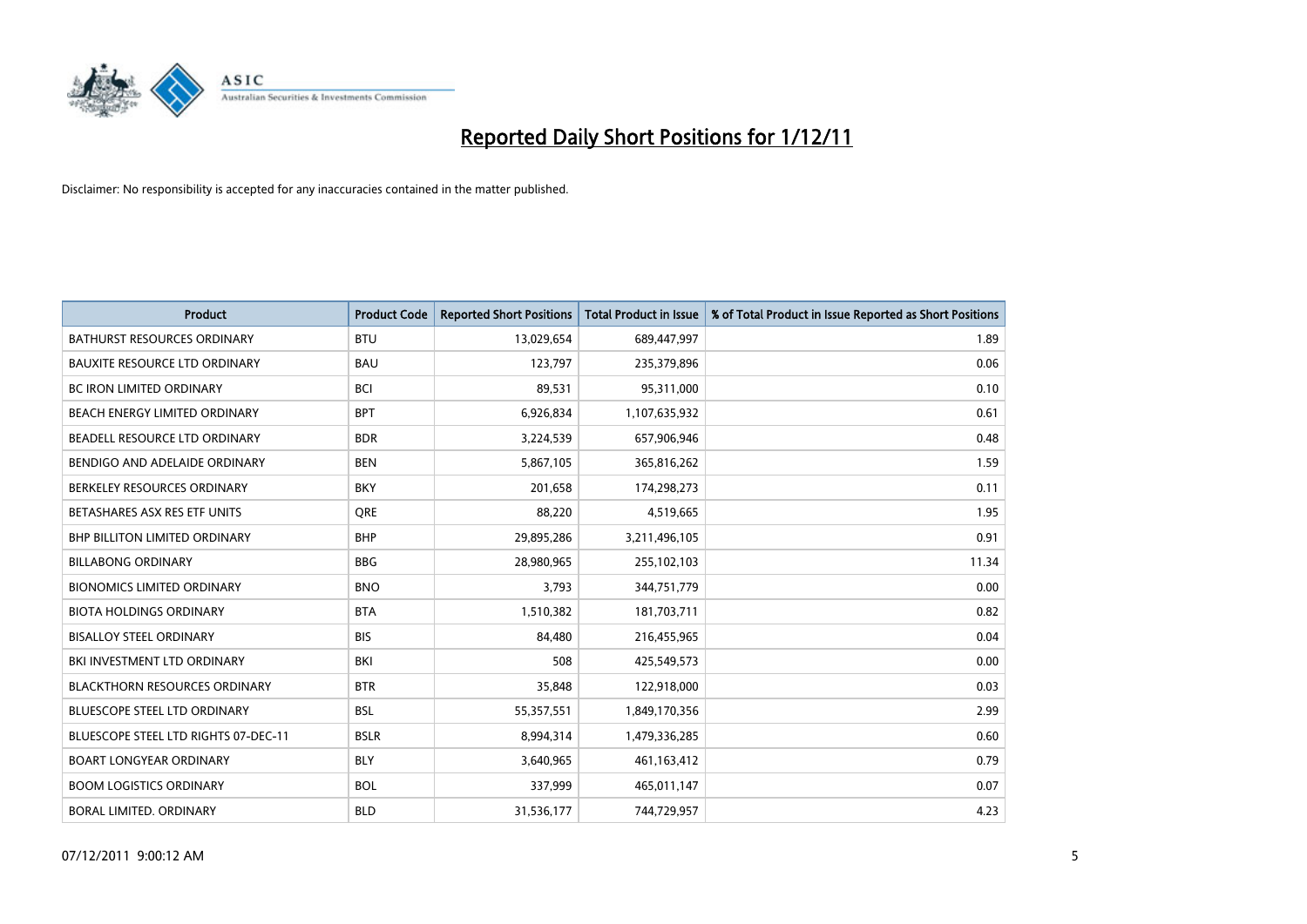

| Product                              | <b>Product Code</b> | <b>Reported Short Positions</b> | <b>Total Product in Issue</b> | % of Total Product in Issue Reported as Short Positions |
|--------------------------------------|---------------------|---------------------------------|-------------------------------|---------------------------------------------------------|
| BOTSWANA METALS LTD ORDINARY         | <b>BML</b>          | 7,000                           | 143,717,013                   | 0.00                                                    |
| <b>BOW ENERGY LIMITED ORDINARY</b>   | <b>BOW</b>          | 525,920                         | 361,926,672                   | 0.14                                                    |
| <b>BRADKEN LIMITED ORDINARY</b>      | <b>BKN</b>          | 2,682,393                       | 166,624,800                   | 1.60                                                    |
| <b>BRAMBLES LIMITED ORDINARY</b>     | <b>BXB</b>          | 15,041,267                      | 1,480,318,057                 | 1.00                                                    |
| BREVILLE GROUP LTD ORDINARY          | <b>BRG</b>          | 2,739                           | 130,095,322                   | 0.00                                                    |
| <b>BRICKWORKS LIMITED ORDINARY</b>   | <b>BKW</b>          | 75,909                          | 147,567,333                   | 0.06                                                    |
| <b>BROCKMAN RESOURCES ORDINARY</b>   | <b>BRM</b>          | 84,711                          | 144,803,151                   | 0.06                                                    |
| BT INVESTMENT MNGMNT ORDINARY        | <b>BTT</b>          | 1,129,912                       | 267,906,977                   | 0.42                                                    |
| <b>BURU ENERGY ORDINARY</b>          | <b>BRU</b>          | 709,633                         | 214,625,477                   | 0.33                                                    |
| <b>BWP TRUST ORDINARY UNITS</b>      | <b>BWP</b>          | 481,481                         | 520,012,793                   | 0.08                                                    |
| CABCHARGE AUSTRALIA ORDINARY         | CAB                 | 589,979                         | 120,437,014                   | 0.48                                                    |
| CALTEX AUSTRALIA ORDINARY            | <b>CTX</b>          | 6,436,015                       | 270,000,000                   | 2.38                                                    |
| CAMPBELL BROTHERS ORDINARY           | <b>CPB</b>          | 2,855,685                       | 67,503,411                    | 4.22                                                    |
| CAPE LAMBERT RES LTD ORDINARY        | <b>CFE</b>          | 990,399                         | 652,171,792                   | 0.15                                                    |
| CARABELLA RES LTD ORDINARY           | <b>CLR</b>          | 11,648                          | 104,603,539                   | 0.01                                                    |
| <b>CARBON ENERGY ORDINARY</b>        | <b>CNX</b>          | 309,608                         | 767,391,062                   | 0.03                                                    |
| <b>CARDNO LIMITED ORDINARY</b>       | CDD                 | 4,080                           | 110,922,316                   | 0.00                                                    |
| CARNARVON PETROLEUM ORDINARY         | <b>CVN</b>          | 1,461,987                       | 693,320,634                   | 0.21                                                    |
| <b>CARNEGIE WAVE ENERGY ORDINARY</b> | <b>CWE</b>          | 83,000                          | 901,487,627                   | 0.01                                                    |
| CARPATHIAN RESOURCES ORDINARY        | <b>CPN</b>          | 75,000                          | 265,533,501                   | 0.03                                                    |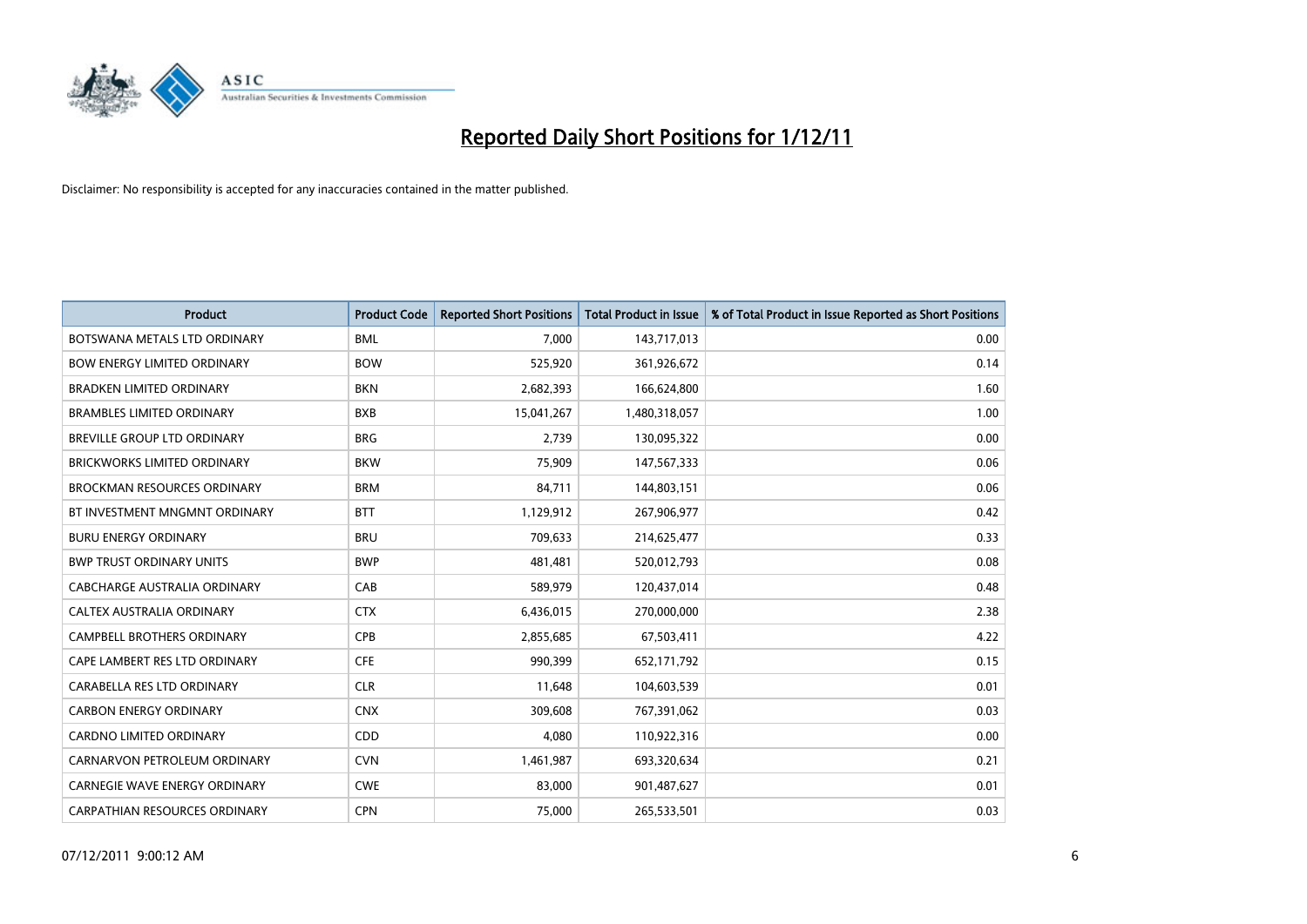

| Product                                    | <b>Product Code</b> | <b>Reported Short Positions</b> | <b>Total Product in Issue</b> | % of Total Product in Issue Reported as Short Positions |
|--------------------------------------------|---------------------|---------------------------------|-------------------------------|---------------------------------------------------------|
| CARPENTARIA EXP. LTD ORDINARY              | CAP                 | 9,777                           | 98,991,301                    | 0.01                                                    |
| CARSALES.COM LTD ORDINARY                  | <b>CRZ</b>          | 12,996,723                      | 234,011,831                   | 5.54                                                    |
| <b>CASH CONVERTERS ORDINARY</b>            | CCV                 | 55,296                          | 379,761,025                   | 0.01                                                    |
| CASPIAN OIL & GAS ORDINARY                 | <b>CIG</b>          | 50,000                          | 1,331,500,513                 | 0.00                                                    |
| <b>CEC GROUP LIMITED ORDINARY</b>          | CEG                 | 1,750                           | 79,662,662                    | 0.00                                                    |
| <b>CELLNET GROUP ORDINARY</b>              | <b>CLT</b>          | 1,342                           | 61,231,382                    | 0.00                                                    |
| CENTENNIAL COAL ORDINARY                   | <b>CEY</b>          | 391,533                         | 395,126,381                   | 0.10                                                    |
| CENTRAL PETROLEUM ORDINARY                 | <b>CTP</b>          | 11,455                          | 1,073,304,842                 | 0.00                                                    |
| <b>CENTRO PROPERTIES UNITS/ORD STAPLED</b> | <b>CNP</b>          | 2,537                           | 972,414,514                   | 0.00                                                    |
| CENTRO RETAIL GROUP STAPLED SECURITIES     | <b>CER</b>          | 821,182                         | 2,286,399,424                 | 0.02                                                    |
| CERAMIC FUEL CELLS ORDINARY                | <b>CFU</b>          | 339,690                         | 1,262,577,415                 | 0.04                                                    |
| <b>CFS RETAIL PROPERTY UNITS</b>           | <b>CFX</b>          | 66,935,077                      | 2,839,591,911                 | 2.37                                                    |
| <b>CHALICE GOLD MINES ORDINARY</b>         | <b>CHN</b>          | 200                             | 250,030,886                   | 0.00                                                    |
| CHALLENGER DIV.PRO. STAPLED UNITS          | <b>CDI</b>          | 128,682                         | 888,390,542                   | 0.01                                                    |
| <b>CHALLENGER INFRAST, STAPLED UNITS</b>   | <b>CIF</b>          | 41,127                          | 316,223,785                   | 0.01                                                    |
| CHALLENGER LIMITED ORDINARY                | <b>CGF</b>          | 5,171,973                       | 552,513,723                   | 0.94                                                    |
| CHANDLER MACLEOD LTD ORDINARY              | <b>CMG</b>          | 11,970                          | 466,466,720                   | 0.00                                                    |
| CHARTER HALL GROUP STAPLED US P DEF SET    | <b>CHCDA</b>        | 184,103                         | 306, 341, 272                 | 0.06                                                    |
| CHARTER HALL GROUP STAPLED US PROHIBIT.    | <b>CHC</b>          | 162,694                         | 308,040,283                   | 0.04                                                    |
| <b>CHARTER HALL OFFICE UNIT</b>            | COO                 | 5,172,463                       | 493,319,730                   | 1.04                                                    |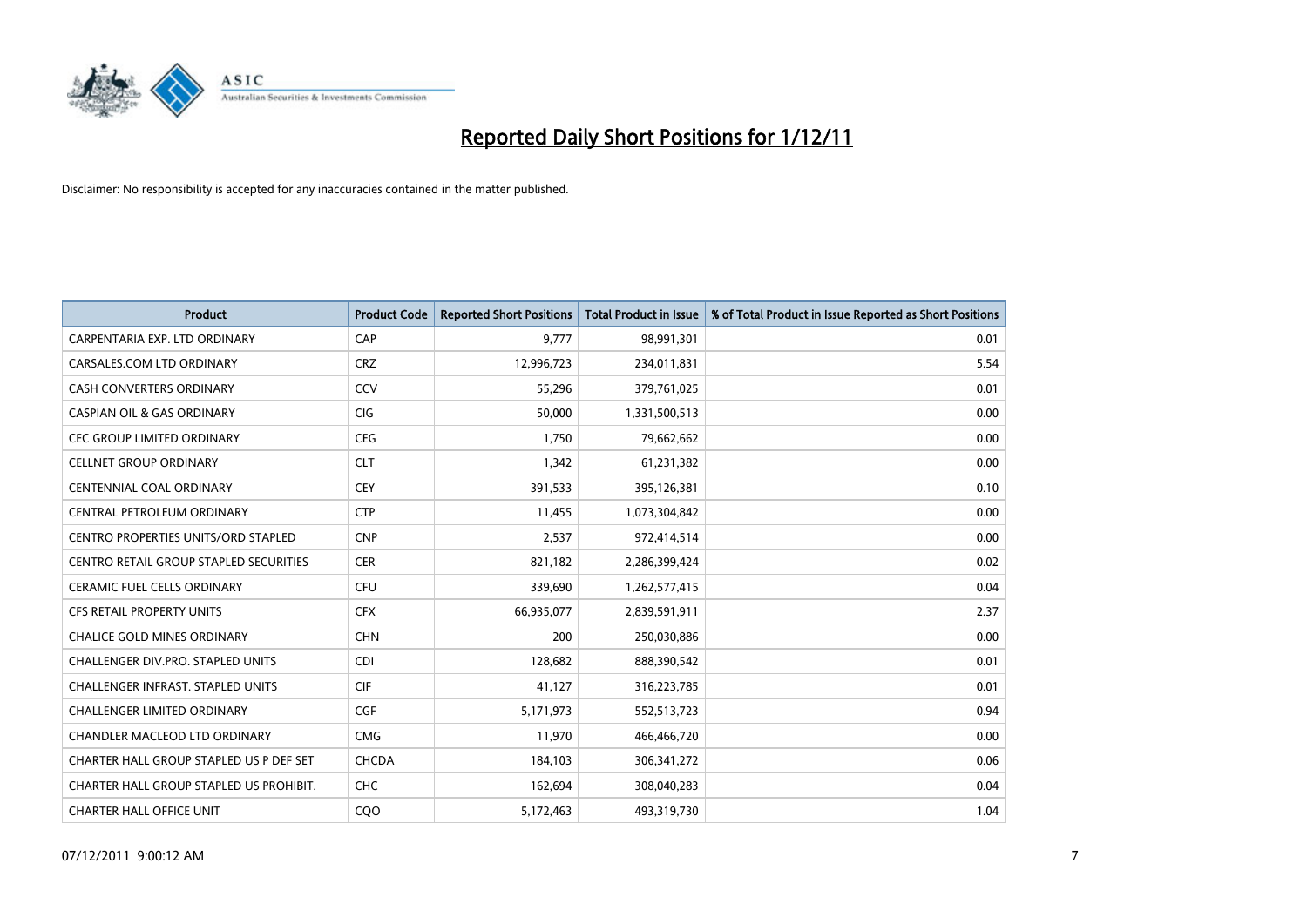

| Product                                 | <b>Product Code</b> | <b>Reported Short Positions</b> | <b>Total Product in Issue</b> | % of Total Product in Issue Reported as Short Positions |
|-----------------------------------------|---------------------|---------------------------------|-------------------------------|---------------------------------------------------------|
| <b>CHARTER HALL RETAIL UNITS</b>        | <b>CQR</b>          | 1,312,147                       | 299,628,571                   | 0.44                                                    |
| <b>CHORUS LIMITED ORDINARY</b>          | <b>CNU</b>          | 2,947,404                       | 385,082,123                   | 0.75                                                    |
| CITADEL RESOURCE GRP ORDINARY           | CGG                 | 1,488,287                       | 2,420,045,889                 | 0.06                                                    |
| CITIGOLD CORP LTD ORDINARY              | <b>CTO</b>          | 2,059,217                       | 1,105,078,301                 | 0.18                                                    |
| CLINUVEL PHARMACEUT. ORDINARY           | <b>CUV</b>          | 4,127                           | 30,394,206                    | 0.01                                                    |
| <b>CLOUGH LIMITED ORDINARY</b>          | <b>CLO</b>          | 123,277                         | 769,416,269                   | 0.02                                                    |
| <b>COAL &amp; ALLIED ORDINARY</b>       | <b>CNA</b>          | 4,915                           | 86,584,735                    | 0.00                                                    |
| COAL OF AFRICA LTD ORDINARY             | <b>CZA</b>          | 816,093                         | 611,960,610                   | 0.13                                                    |
| COALSPUR MINES LTD ORDINARY             | <b>CPL</b>          | 1,157,593                       | 579,768,744                   | 0.20                                                    |
| <b>COBAR CONSOLIDATED ORDINARY</b>      | CCU                 | 64,626                          | 205,783,037                   | 0.03                                                    |
| COCA-COLA AMATIL ORDINARY               | <b>CCL</b>          | 9,545,185                       | 759,567,552                   | 1.26                                                    |
| <b>COCHLEAR LIMITED ORDINARY</b>        | <b>COH</b>          | 2,979,374                       | 56,902,433                    | 5.24                                                    |
| <b>COCKATOO COAL ORDINARY</b>           | <b>COK</b>          | 6,726,742                       | 1,016,196,908                 | 0.65                                                    |
| <b>COKAL LTD ORDINARY</b>               | <b>CKA</b>          | 408,415                         | 149,245,134                   | 0.27                                                    |
| COMMONWEALTH BANK, ORDINARY             | <b>CBA</b>          | 26,832,199                      | 1,576,237,644                 | 1.66                                                    |
| <b>COMMONWEALTH PROP ORDINARY UNITS</b> | <b>CPA</b>          | 23,477,627                      | 2,458,123,552                 | 0.97                                                    |
| <b>COMPASS RESOURCES ORDINARY</b>       | <b>CMR</b>          | 115,000                         | 1,403,744,100                 | 0.00                                                    |
| COMPUTERSHARE LTD ORDINARY              | <b>CPU</b>          | 5,365,286                       | 555,664,059                   | 0.93                                                    |
| <b>CONNECTEAST GROUP STAPLED</b>        | <b>CEU</b>          | 195,128                         | 3,940,145,951                 | 0.00                                                    |
| CONSOLIDATED MEDIA, ORDINARY            | <b>CMI</b>          | 1,586,503                       | 561,834,996                   | 0.28                                                    |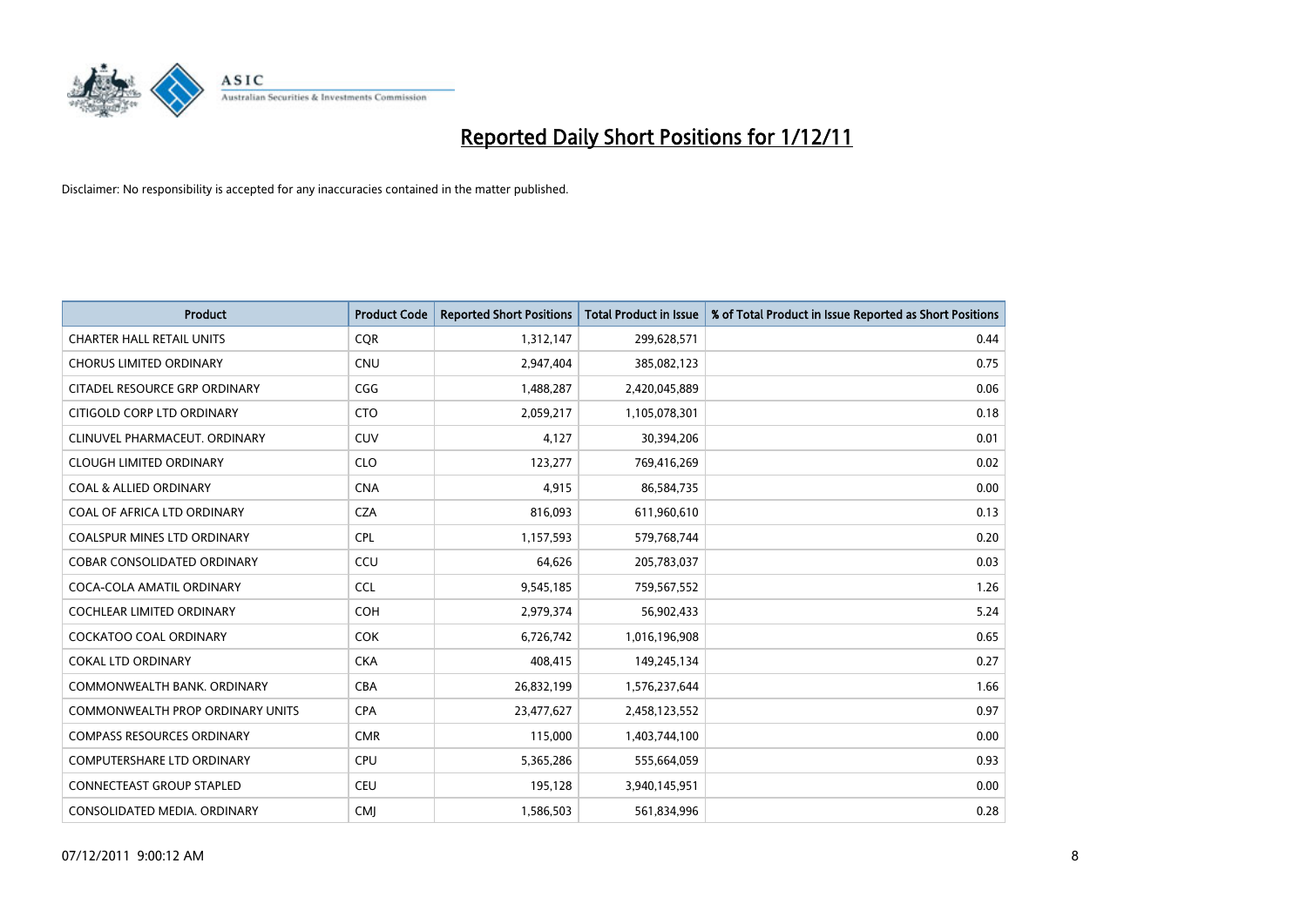

| Product                                 | <b>Product Code</b> | <b>Reported Short Positions</b> | <b>Total Product in Issue</b> | % of Total Product in Issue Reported as Short Positions |
|-----------------------------------------|---------------------|---------------------------------|-------------------------------|---------------------------------------------------------|
| <b>CONTANGO MICROCAP ORDINARY</b>       | <b>CTN</b>          | 7,500                           | 147,467,406                   | 0.01                                                    |
| CONTINENTAL COAL LTD ORDINARY           | <b>CCC</b>          | 43,235                          | 399,224,054                   | 0.01                                                    |
| <b>COOPER ENERGY LTD ORDINARY</b>       | <b>COE</b>          | 89,539                          | 292,576,001                   | 0.03                                                    |
| COPPER STRIKE LTD ORDINARY              | <b>CSE</b>          | 714                             | 129,455,571                   | 0.00                                                    |
| <b>CORDLIFE LIMITED ORDINARY</b>        | CBB                 | $\mathbf{1}$                    | 150,887,354                   | 0.00                                                    |
| <b>COUNT FINANCIAL ORDINARY</b>         | COU                 | 427,842                         | 262,282,684                   | 0.16                                                    |
| <b>CREDIT CORP GROUP ORDINARY</b>       | <b>CCP</b>          | 29,121                          | 45,571,114                    | 0.06                                                    |
| <b>CROMWELL PROP STAPLED SECURITIES</b> | <b>CMW</b>          | 413,008                         | 968,904,031                   | 0.04                                                    |
| <b>CROWN LIMITED ORDINARY</b>           | <b>CWN</b>          | 1,843,552                       | 728,394,185                   | 0.23                                                    |
| <b>CSG LIMITED ORDINARY</b>             | <b>CSV</b>          | 560,984                         | 282,567,499                   | 0.20                                                    |
| <b>CSL LIMITED ORDINARY</b>             | <b>CSL</b>          | 6,062,601                       | 525,081,263                   | 1.13                                                    |
| CSR LIMITED DEFERRED SETTLEMENT         | <b>CSRDA</b>        | 150,476                         | 505,969,838                   | 0.03                                                    |
| <b>CSR LIMITED ORDINARY</b>             | <b>CSR</b>          | 19,514,850                      | 506,000,315                   | 3.86                                                    |
| <b>CUDECO LIMITED ORDINARY</b>          | CDU                 | 2,120,061                       | 159,849,865                   | 1.31                                                    |
| <b>CUSTOMERS LIMITED ORDINARY</b>       | <b>CUS</b>          | 46,992                          | 134,869,357                   | 0.03                                                    |
| DART ENERGY LTD ORDINARY                | <b>DTE</b>          | 5,970,082                       | 734,931,470                   | 0.82                                                    |
| DAVID JONES LIMITED ORDINARY            | <b>DJS</b>          | 52,601,131                      | 524,940,325                   | 10.02                                                   |
| <b>DECMIL GROUP LIMITED ORDINARY</b>    | <b>DCG</b>          | 147,687                         | 124,269,568                   | 0.11                                                    |
| DEEP YELLOW LIMITED ORDINARY            | <b>DYL</b>          | 15,876                          | 1,128,506,403                 | 0.00                                                    |
| DEVINE LIMITED ORDINARY                 | <b>DVN</b>          | 1,011                           | 158,730,556                   | 0.00                                                    |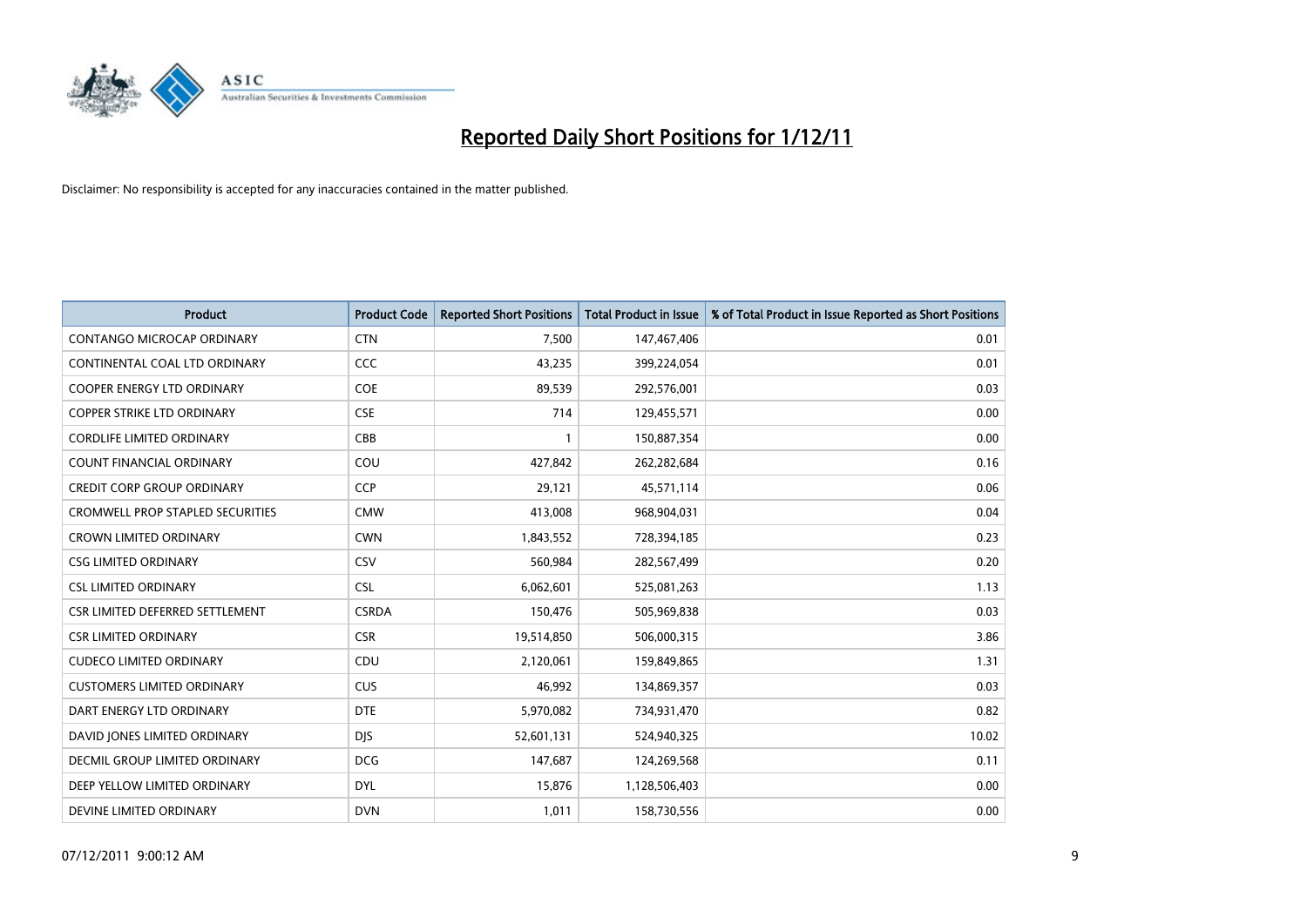

| Product                              | <b>Product Code</b> | <b>Reported Short Positions</b> | <b>Total Product in Issue</b> | % of Total Product in Issue Reported as Short Positions |
|--------------------------------------|---------------------|---------------------------------|-------------------------------|---------------------------------------------------------|
| DEXUS PROPERTY GROUP STAPLED UNITS   | <b>DXS</b>          | 18,689,630                      | 4,839,024,176                 | 0.38                                                    |
| DISCOVERY METALS LTD ORDINARY        | <b>DML</b>          | 7,111,527                       | 439,128,231                   | 1.62                                                    |
| DOMINO PIZZA ENTERPR ORDINARY        | <b>DMP</b>          | 39,429                          | 69,174,674                    | 0.06                                                    |
| DOWNER EDI LIMITED ORDINARY          | <b>DOW</b>          | 6,279,611                       | 429,100,296                   | 1.46                                                    |
| DRILLSEARCH ENERGY ORDINARY          | <b>DLS</b>          | 136,262                         | 305,176,742                   | 0.05                                                    |
| DUET GROUP STAPLED US PROHIBIT.      | <b>DUE</b>          | 8,477,217                       | 1,091,628,341                 | 0.79                                                    |
| <b>DULUXGROUP LIMITED ORDINARY</b>   | <b>DLX</b>          | 11,007,509                      | 367,456,259                   | 2.98                                                    |
| <b>EASTERN STAR GAS ORDINARY</b>     | <b>ESG</b>          | 1,499,773                       | 997,447,041                   | 0.15                                                    |
| ECHO ENTERTAINMENT ORDINARY          | <b>EGP</b>          | 6,243,524                       | 688,019,737                   | 0.91                                                    |
| <b>ELDERS LIMITED ORDINARY</b>       | <b>ELD</b>          | 16,605,288                      | 448,598,480                   | 3.70                                                    |
| ELDORADO GOLD CORP CDI 1:1           | EAU                 | 35,833                          | 9,406,121                     | 0.38                                                    |
| ELEMENTAL MINERALS ORDINARY          | <b>ELM</b>          | 445,358                         | 224,756,064                   | 0.19                                                    |
| ELEMENTOS LIMITED ORDINARY           | <b>ELT</b>          | 16                              | 77,068,979                    | 0.00                                                    |
| ELIXIR PETROLEUM LTD ORDINARY        | <b>EXR</b>          | 324,400                         | 217,288,472                   | 0.15                                                    |
| <b>EMECO HOLDINGS ORDINARY</b>       | <b>EHL</b>          | 1,581,419                       | 631,237,586                   | 0.25                                                    |
| <b>ENERGY RESOURCES ORDINARY 'A'</b> | <b>ERA</b>          | 6,568,844                       | 517,725,062                   | 1.27                                                    |
| <b>ENERGY WORLD CORPOR, ORDINARY</b> | <b>EWC</b>          | 16,367,716                      | 1,734,166,672                 | 0.94                                                    |
| <b>ENTEK ENERGY LTD ORDINARY</b>     | ETE                 | 489,903                         | 510,657,387                   | 0.10                                                    |
| <b>ENTELLECT LIMITED ORDINARY</b>    | <b>ESN</b>          | 464,050                         | 985,337,932                   | 0.05                                                    |
| ENVESTRA LIMITED ORDINARY            | <b>ENV</b>          | 3,663,342                       | 1,547,890,032                 | 0.23                                                    |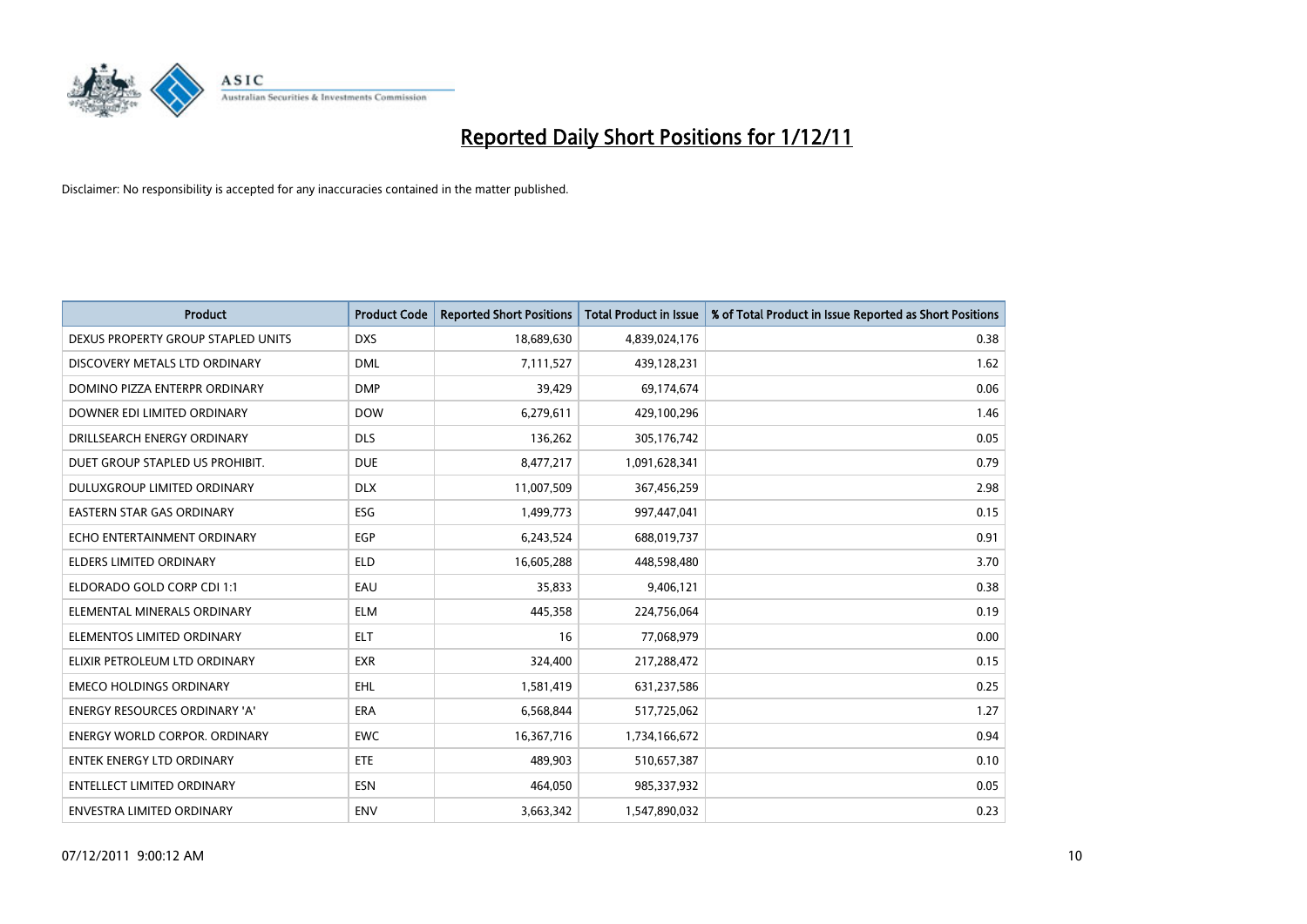

| Product                               | <b>Product Code</b> | <b>Reported Short Positions</b> | <b>Total Product in Issue</b> | % of Total Product in Issue Reported as Short Positions |
|---------------------------------------|---------------------|---------------------------------|-------------------------------|---------------------------------------------------------|
| EQUATORIAL RES LTD ORDINARY           | EQX                 | 4,765                           | 114,348,553                   | 0.00                                                    |
| EVEREST FINANCIAL ORDINARY            | <b>EFG</b>          | 4,300                           | 25,143,824                    | 0.02                                                    |
| EVOLUTION MINING LTD ORDINARY         | <b>EVN</b>          | 1,505,740                       | 669,728,769                   | 0.21                                                    |
| EXOMA ENERGY LIMITED ORDINARY         | <b>EXE</b>          | 281,678                         | 417,357,759                   | 0.07                                                    |
| <b>EXTRACT RESOURCES ORDINARY</b>     | <b>EXT</b>          | 774,425                         | 251,159,163                   | 0.29                                                    |
| FAIRFAX MEDIA LTD ORDINARY            | <b>FXJ</b>          | 295,684,295                     | 2,351,955,725                 | 12.59                                                   |
| FANTASTIC HOLDINGS ORDINARY           | <b>FAN</b>          | 1,220                           | 102,739,538                   | 0.00                                                    |
| <b>FAR LTD ORDINARY</b>               | FAR                 | 21,000,000                      | 2,095,368,422                 | 1.00                                                    |
| FERRAUS LIMITED ORDINARY              | <b>FRS</b>          | 370                             | 408,884,504                   | 0.00                                                    |
| FISHER & PAYKEL APP. ORDINARY         | <b>FPA</b>          | 115,298                         | 724,235,162                   | 0.02                                                    |
| FISHER & PAYKEL H. ORDINARY           | <b>FPH</b>          | 49,999                          | 525,387,386                   | 0.01                                                    |
| FKP PROPERTY GROUP STAPLED SECURITIES | <b>FKP</b>          | 22,270,648                      | 1,197,968,723                 | 1.83                                                    |
| FLEETWOOD CORP ORDINARY               | <b>FWD</b>          | 255,029                         | 58,757,144                    | 0.43                                                    |
| FLETCHER BUILDING ORDINARY            | <b>FBU</b>          | 8,702,168                       | 680,739,504                   | 1.25                                                    |
| FLEXIGROUP LIMITED ORDINARY           | <b>FXL</b>          | 1,025,170                       | 277,862,586                   | 0.37                                                    |
| FLIGHT CENTRE ORDINARY                | <b>FLT</b>          | 8,926,178                       | 99,990,391                    | 8.91                                                    |
| FLINDERS MINES LTD ORDINARY           | <b>FMS</b>          | 24,238,523                      | 1,821,300,404                 | 1.32                                                    |
| <b>FOCUS MINERALS LTD ORDINARY</b>    | <b>FML</b>          | 7,035,897                       | 4,320,773,701                 | 0.14                                                    |
| <b>FORGE GROUP LIMITED ORDINARY</b>   | FGE                 | 109,096                         | 83,429,014                    | 0.12                                                    |
| <b>FORTE ENERGY NL ORDINARY</b>       | FTE                 | 2,667,039                       | 695,589,311                   | 0.38                                                    |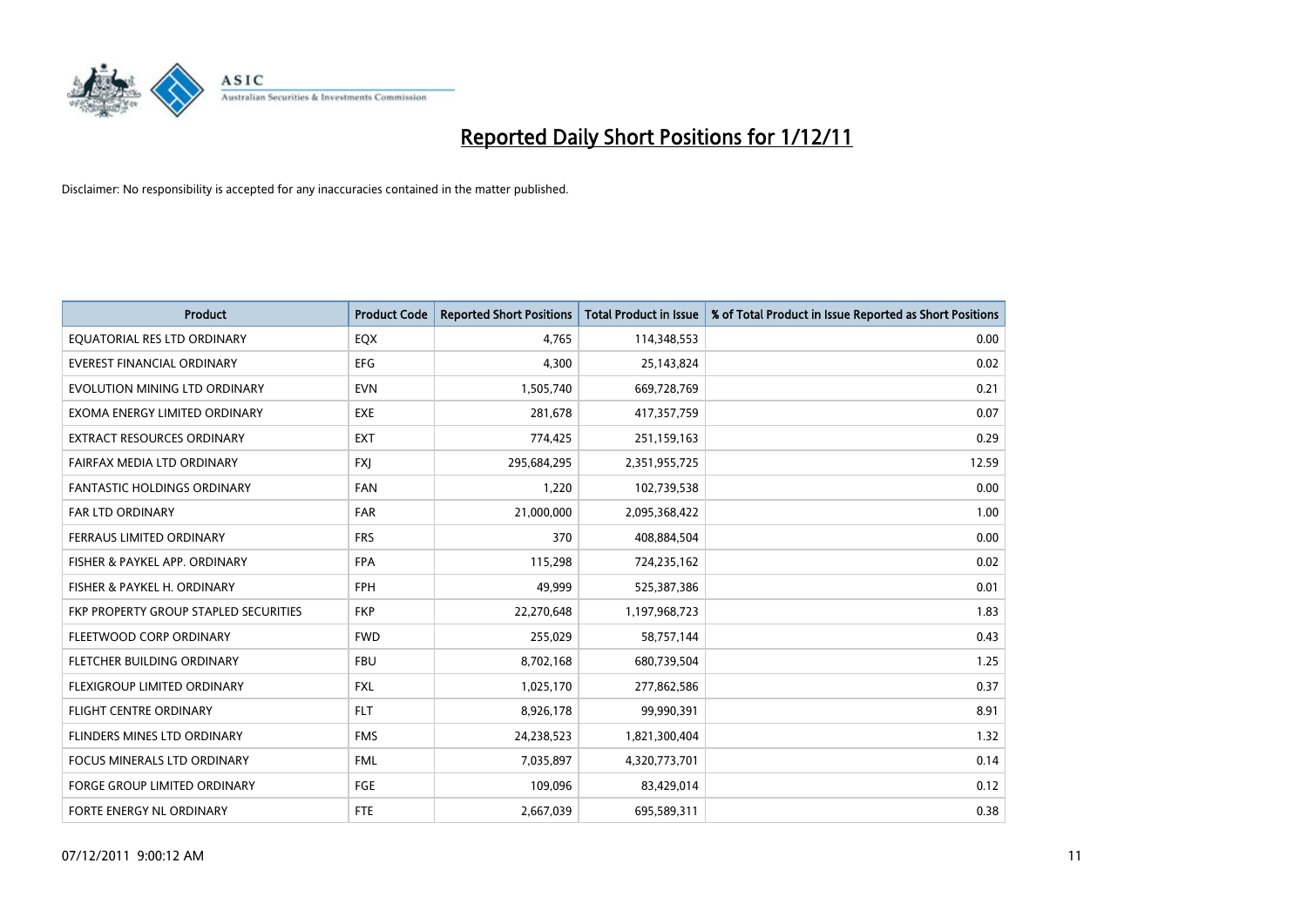

| <b>Product</b>                            | <b>Product Code</b> | <b>Reported Short Positions</b> | <b>Total Product in Issue</b> | % of Total Product in Issue Reported as Short Positions |
|-------------------------------------------|---------------------|---------------------------------|-------------------------------|---------------------------------------------------------|
| FORTESCUE METALS GRP ORDINARY             | <b>FMG</b>          | 66,608,465                      | 3,113,798,659                 | 2.10                                                    |
| <b>FOSTER'S GROUP ORDINARY</b>            | <b>FGL</b>          | 5,641,373                       | 1,941,514,539                 | 0.27                                                    |
| FTD CORPORATION ORDINARY                  | <b>FTD</b>          | 8,088                           | 36,474,593                    | 0.02                                                    |
| <b>FUNTASTIC LIMITED ORDINARY</b>         | <b>FUN</b>          | 322,528                         | 340,997,682                   | 0.09                                                    |
| <b>G.U.D. HOLDINGS ORDINARY</b>           | GUD                 | 421,894                         | 70,107,387                    | 0.60                                                    |
| <b>GALAXY RESOURCES ORDINARY</b>          | <b>GXY</b>          | 2,840,763                       | 323,327,000                   | 0.86                                                    |
| <b>GEODYNAMICS LIMITED ORDINARY</b>       | GDY                 | 34,227                          | 338,200,845                   | 0.01                                                    |
| <b>GINDALBIE METALS LTD ORDINARY</b>      | <b>GBG</b>          | 27,306,124                      | 1,135,565,349                 | 2.41                                                    |
| <b>GLOBAL MINING ORDINARY</b>             | <b>GMI</b>          | 8,951                           | 183,235,535                   | 0.00                                                    |
| <b>GLOUCESTER COAL ORDINARY</b>           | GCL                 | 1,137,410                       | 202,905,967                   | 0.56                                                    |
| <b>GLOUCESTER COAL ORDINARY EX OFFER</b>  | GCLN                | 1                               | 58,484,929                    | 0.00                                                    |
| <b>GME RESOURCES LTD ORDINARY</b>         | <b>GME</b>          | 800                             | 322,635,902                   | 0.00                                                    |
| <b>GOLD ONE INT LTD ORDINARY</b>          | GDO                 | 2,537,800                       | 809,326,610                   | 0.31                                                    |
| <b>GOLD ROAD RES LTD ORDINARY</b>         | <b>GOR</b>          | 226,650                         | 389,650,665                   | 0.06                                                    |
| <b>GOLDEN WEST RESOURCE ORDINARY</b>      | GWR                 | 1,617                           | 192,082,567                   | 0.00                                                    |
| <b>GOODMAN FIELDER, ORDINARY</b>          | <b>GFF</b>          | 36,263,846                      | 1,955,559,207                 | 1.85                                                    |
| <b>GOODMAN GROUP STAPLED US PROHIBIT.</b> | <b>GMG</b>          | 27,008,436                      | 7,394,907,651                 | 0.36                                                    |
| <b>GPT GROUP STAPLED SEC.</b>             | <b>GPT</b>          | 22,823,903                      | 1,827,601,773                 | 1.25                                                    |
| <b>GRAINCORP LIMITED A CLASS ORDINARY</b> | <b>GNC</b>          | 628,877                         | 198,318,900                   | 0.30                                                    |
| <b>GRANGE RESOURCES. ORDINARY</b>         | GRR                 | 463,149                         | 1,153,937,134                 | 0.03                                                    |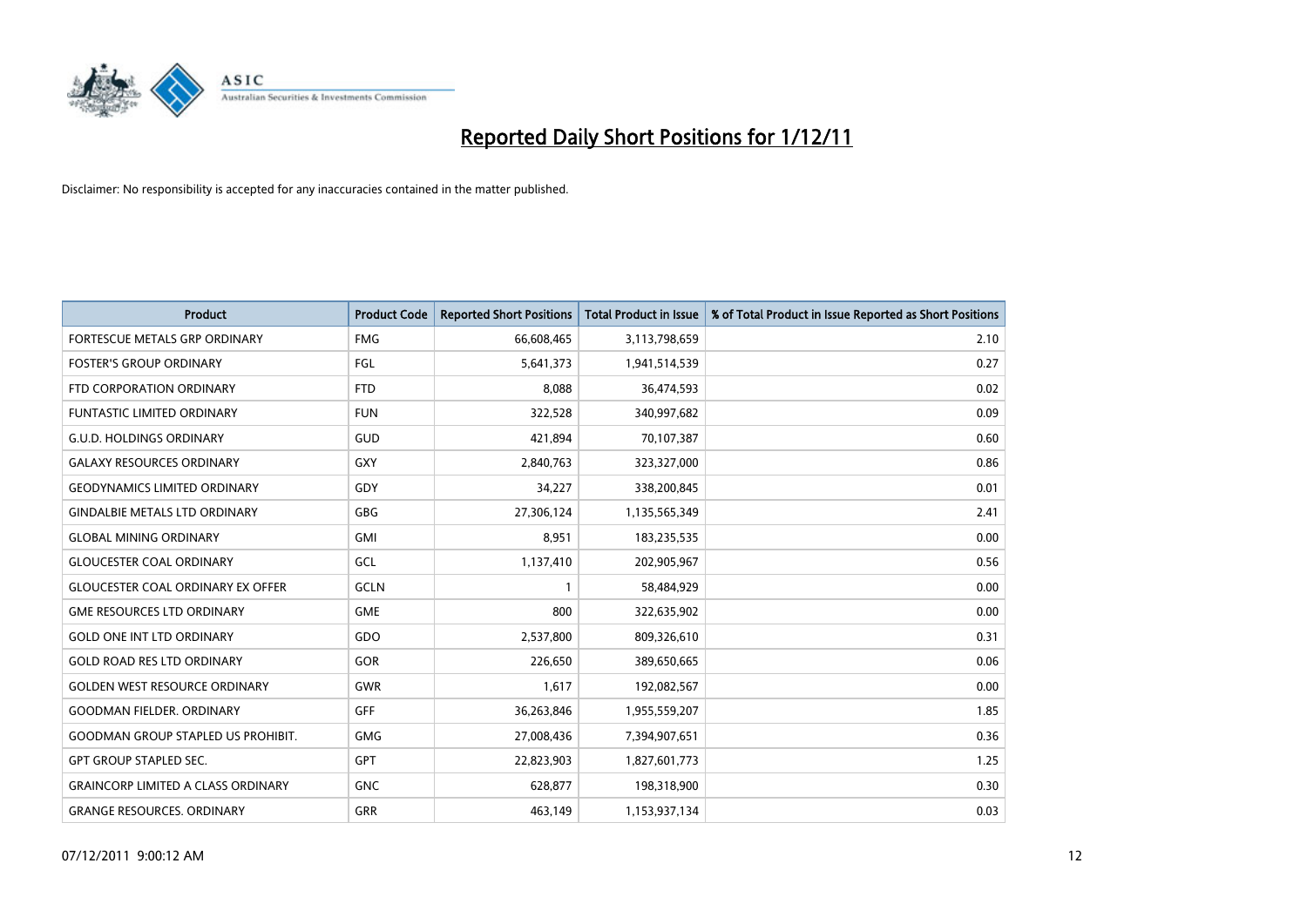

| Product                               | <b>Product Code</b> | <b>Reported Short Positions</b> | <b>Total Product in Issue</b> | % of Total Product in Issue Reported as Short Positions |
|---------------------------------------|---------------------|---------------------------------|-------------------------------|---------------------------------------------------------|
| <b>GREENCAP LIMITED ORDINARY</b>      | GCG                 | 1                               | 262,515,385                   | 0.00                                                    |
| <b>GREENLAND MIN EN LTD ORDINARY</b>  | GGG                 | 3,527,779                       | 410,407,582                   | 0.84                                                    |
| <b>GRYPHON MINERALS LTD ORDINARY</b>  | GRY                 | 1,940,788                       | 345,122,058                   | 0.56                                                    |
| <b>GUILDFORD COAL LTD ORDINARY</b>    | <b>GUF</b>          | 1,606,908                       | 219,654,168                   | 0.73                                                    |
| <b>GUINNESS PEAT GROUP. CDI 1:1</b>   | <b>GPG</b>          | 54                              | 279,637,888                   | 0.00                                                    |
| <b>GUNNS LIMITED FORESTS</b>          | <b>GNSPA</b>        | 4,217                           | 1,200,000                     | 0.35                                                    |
| <b>GUNNS LIMITED ORDINARY</b>         | <b>GNS</b>          | 48,361,796                      | 848,401,559                   | 5.70                                                    |
| <b>GWA GROUP LTD ORDINARY</b>         | <b>GWA</b>          | 12,038,060                      | 301,525,014                   | 3.99                                                    |
| <b>HARVEY NORMAN ORDINARY</b>         | <b>HVN</b>          | 55,434,817                      | 1,062,316,784                 | 5.20                                                    |
| HASTIE GROUP LIMITED ORDINARY         | <b>HST</b>          | 465,903                         | 137,353,504                   | 0.33                                                    |
| HASTINGS DIVERSIFIED STAPLED SECURITY | <b>HDF</b>          | 3,616,941                       | 530,001,072                   | 0.69                                                    |
| <b>HEARTWARE INT INC CDI 35:1</b>     | <b>HIN</b>          | 272,008                         | 48,598,550                    | 0.56                                                    |
| <b>HENDERSON GROUP CDI 1:1</b>        | <b>HGG</b>          | 10,851,844                      | 654,840,720                   | 1.64                                                    |
| HFA HOLDINGS LIMITED ORDINARY         | <b>HFA</b>          | 16,273                          | 117,332,831                   | 0.01                                                    |
| <b>HIGHLANDS PACIFIC ORDINARY</b>     | <b>HIG</b>          | 2,416,464                       | 686,082,148                   | 0.35                                                    |
| HILLGROVE RES LTD ORDINARY            | <b>HGO</b>          | 5,037,406                       | 793,698,575                   | 0.63                                                    |
| HILLS HOLDINGS LTD ORDINARY           | HIL                 | 3,887,153                       | 247,364,903                   | 1.54                                                    |
| HORIZON OIL LIMITED ORDINARY          | <b>HZN</b>          | 18,025,690                      | 1,130,811,515                 | 1.59                                                    |
| HUNNU COAL LIMITED ORDINARY           | <b>HUN</b>          | 27,295                          | 218,565,002                   | 0.00                                                    |
| <b>ICON ENERGY LIMITED ORDINARY</b>   | <b>ICN</b>          | 2,830                           | 469,301,394                   | 0.00                                                    |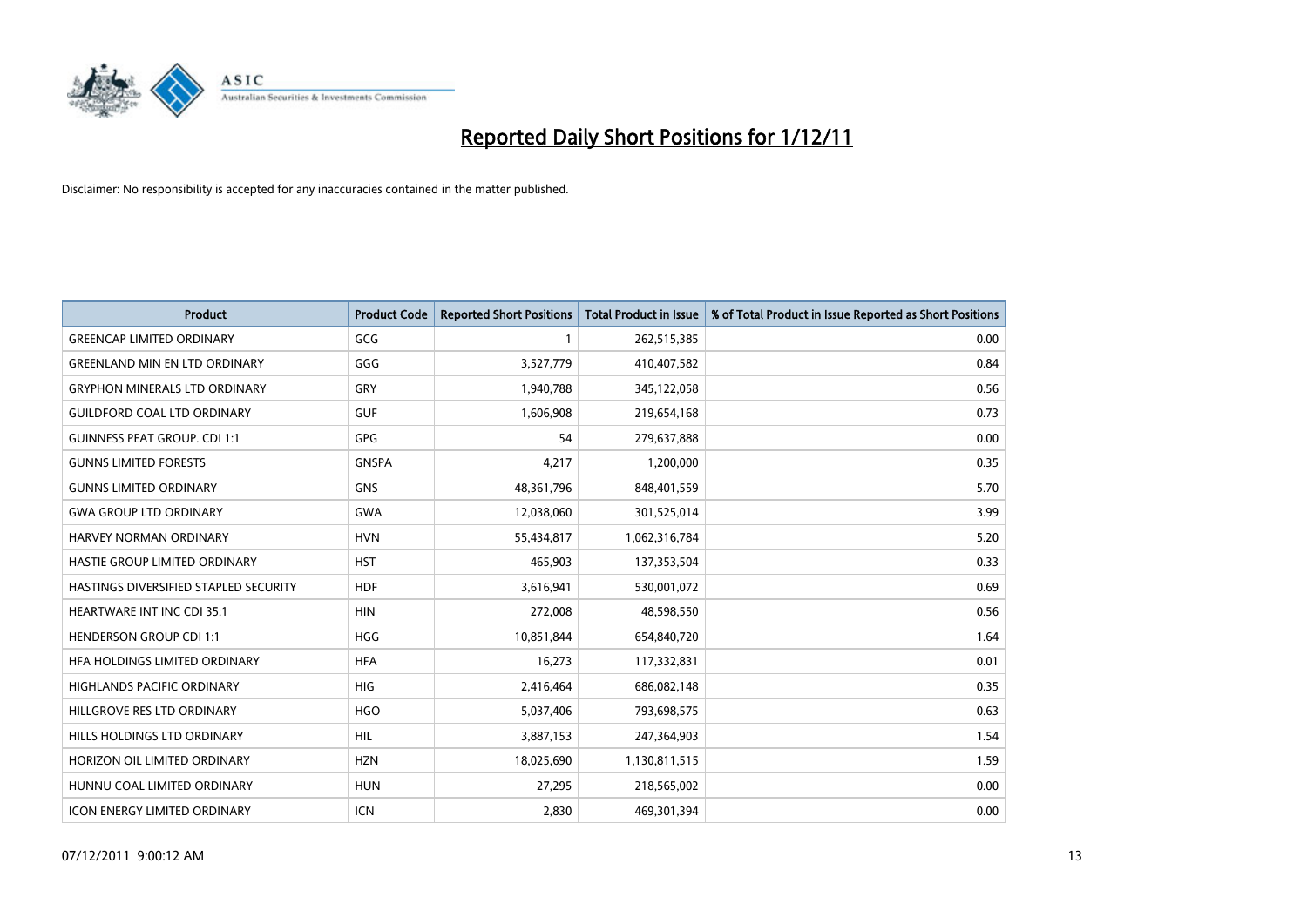

| Product                                       | <b>Product Code</b> | <b>Reported Short Positions</b> | <b>Total Product in Issue</b> | % of Total Product in Issue Reported as Short Positions |
|-----------------------------------------------|---------------------|---------------------------------|-------------------------------|---------------------------------------------------------|
| <b>IINET LIMITED ORDINARY</b>                 | <b>IIN</b>          | 242,251                         | 149,464,119                   | 0.16                                                    |
| ILUKA RESOURCES ORDINARY                      | ILU                 | 10,274,944                      | 418,700,517                   | 2.45                                                    |
| <b>IMDEX LIMITED ORDINARY</b>                 | <b>IMD</b>          | 458,208                         | 204,447,435                   | 0.22                                                    |
| IMF (AUSTRALIA) LTD ORDINARY                  | <b>IMF</b>          | 330,821                         | 123,828,193                   | 0.26                                                    |
| <b>IMX RESOURCES LTD ORDINARY</b>             | <b>IXR</b>          | 20,000                          | 262,612,803                   | 0.01                                                    |
| <b>INCITEC PIVOT ORDINARY</b>                 | IPL                 | 1,510,377                       | 1,628,730,107                 | 0.09                                                    |
| <b>INDAGO RESOURCES LTD ORDINARY</b>          | <b>IDG</b>          | 8.179                           | 4,490,436                     | 0.18                                                    |
| <b>INDEPENDENCE GROUP ORDINARY</b>            | <b>IGO</b>          | 5,081,324                       | 202,907,135                   | 2.52                                                    |
| INDOPHIL RESOURCES ORDINARY                   | <b>IRN</b>          | 1,026,377                       | 995,437,860                   | 0.11                                                    |
| <b>INDUSTREA LIMITED ORDINARY</b>             | IDL                 | 952,643                         | 368,992,435                   | 0.25                                                    |
| INFIGEN ENERGY STAPLED SECURITIES             | <b>IFN</b>          | 5,316,544                       | 762,265,972                   | 0.70                                                    |
| ING RE COM GROUP STAPLED SECURITIES           | ILF                 | 3,583                           | 441,029,194                   | 0.00                                                    |
| <b>INSURANCE AUSTRALIA ORDINARY</b>           | IAG.                | 7,825,046                       | 2,079,034,021                 | 0.36                                                    |
| INTEGRA MINING LTD, ORDINARY                  | <b>IGR</b>          | 4,843,276                       | 843,843,881                   | 0.55                                                    |
| INTER COAL HOLD LTD ORDINARY                  | ICL                 | 75,779                          | 316,342,835                   | 0.02                                                    |
| <b>INTREPID MINES ORDINARY</b>                | IAU                 | 1,689,927                       | 523,284,672                   | 0.33                                                    |
| <b>INVESTA OFFICE FUND STAPLED SECURITIES</b> | <b>IOF</b>          | 10,953,272                      | 2,657,463,999                 | 0.40                                                    |
| <b>INVOCARE LIMITED ORDINARY</b>              | IVC                 | 1,430,359                       | 110,030,298                   | 1.28                                                    |
| <b>ION LIMITED ORDINARY</b>                   | <b>ION</b>          | 164,453                         | 256,365,105                   | 0.06                                                    |
| <b>IOOF HOLDINGS LTD ORDINARY</b>             | IFL.                | 857,635                         | 229,794,395                   | 0.36                                                    |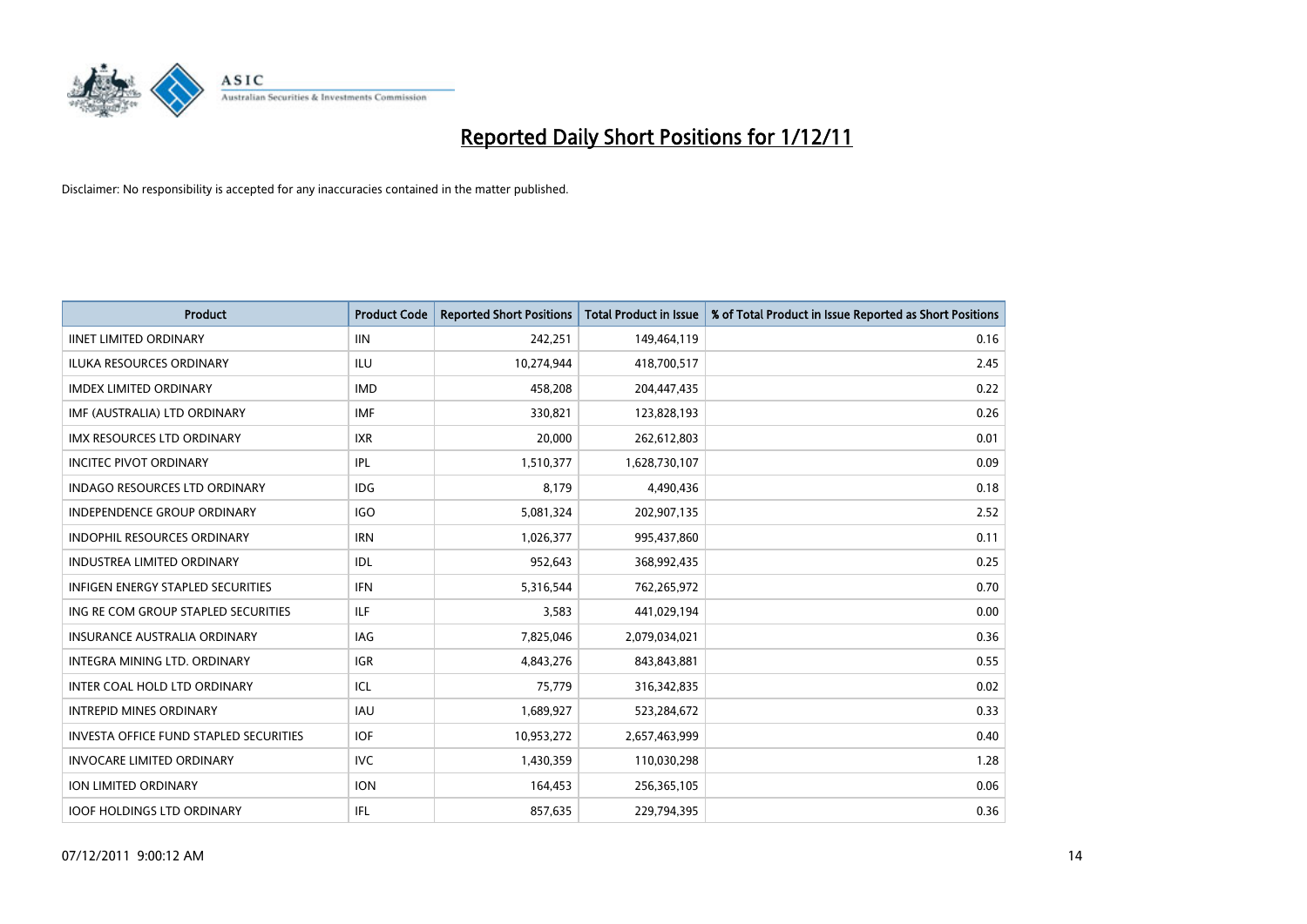

| <b>Product</b>                            | <b>Product Code</b> | <b>Reported Short Positions</b> | <b>Total Product in Issue</b> | % of Total Product in Issue Reported as Short Positions |
|-------------------------------------------|---------------------|---------------------------------|-------------------------------|---------------------------------------------------------|
| <b>IRESS MARKET TECH. ORDINARY</b>        | <b>IRE</b>          | 1,423,176                       | 127,036,010                   | 1.10                                                    |
| <b>IRON ORE HOLDINGS ORDINARY</b>         | <b>IOH</b>          | 17,080                          | 166,087,005                   | 0.01                                                    |
| ISHARES MSCI AUS 200 ISHARES MSCI AUS 200 | <b>IOZ</b>          | 74,092                          | 2,326,394                     | 3.18                                                    |
| ISHARES MSCI EM MKTS CDI 1:1              | <b>IEM</b>          | 25,899                          | 425,700,000                   | 0.01                                                    |
| ISHARES S&P HIGH DIV ISHARES S&P HIGH DIV | <b>IHD</b>          | 99,992                          | 2,201,253                     | 4.54                                                    |
| ISHARES SMALL ORDS ISHARES SMALL ORDS     | <b>ISO</b>          | 905,115                         | 5,401,916                     | 16.76                                                   |
| <b>IVANHOE AUSTRALIA ORDINARY</b>         | <b>IVA</b>          | 1,022,055                       | 552,011,545                   | 0.18                                                    |
| JAMES HARDIE INDUST CHESS DEPOSITARY INT  | <b>IHX</b>          | 18,740,787                      | 435,640,582                   | 4.28                                                    |
| <b>JAMESON RESOURCES ORDINARY</b>         | <b>JAL</b>          | 1,600,000                       | 106,528,865                   | 1.50                                                    |
| <b>IB HI-FI LIMITED ORDINARY</b>          | <b>IBH</b>          | 20,756,370                      | 98,833,643                    | 21.03                                                   |
| <b>KAGARA LTD ORDINARY</b>                | KZL                 | 11,272,290                      | 718,307,956                   | 1.56                                                    |
| KANGAROO RES LTD ORDINARY                 | <b>KRL</b>          | 60,972                          | 3,434,430,012                 | 0.00                                                    |
| KAROON GAS AUSTRALIA ORDINARY             | <b>KAR</b>          | 3,401,920                       | 221,420,769                   | 1.52                                                    |
| KATHMANDU HOLD LTD ORDINARY               | <b>KMD</b>          | 2,195,460                       | 200,000,000                   | 1.10                                                    |
| <b>KBL MINING LIMITED ORDINARY</b>        | <b>KBL</b>          | 1,820                           | 164,752,978                   | 0.00                                                    |
| <b>KEYBRIDGE CAPITAL ORDINARY</b>         | <b>KBC</b>          | 7.999                           | 172,070,564                   | 0.00                                                    |
| KINGSGATE CONSOLID, ORDINARY              | <b>KCN</b>          | 3,749,634                       | 140,872,908                   | 2.65                                                    |
| KINGSROSE MINING LTD ORDINARY             | <b>KRM</b>          | 1,333,782                       | 269,498,726                   | 0.48                                                    |
| LEIGHTON HOLDINGS ORDINARY                | LEI                 | 7,614,457                       | 336,515,596                   | 2.24                                                    |
| LEND LEASE GROUP UNIT/ORD STAPLED         | LLC                 | 855,994                         | 571,804,090                   | 0.14                                                    |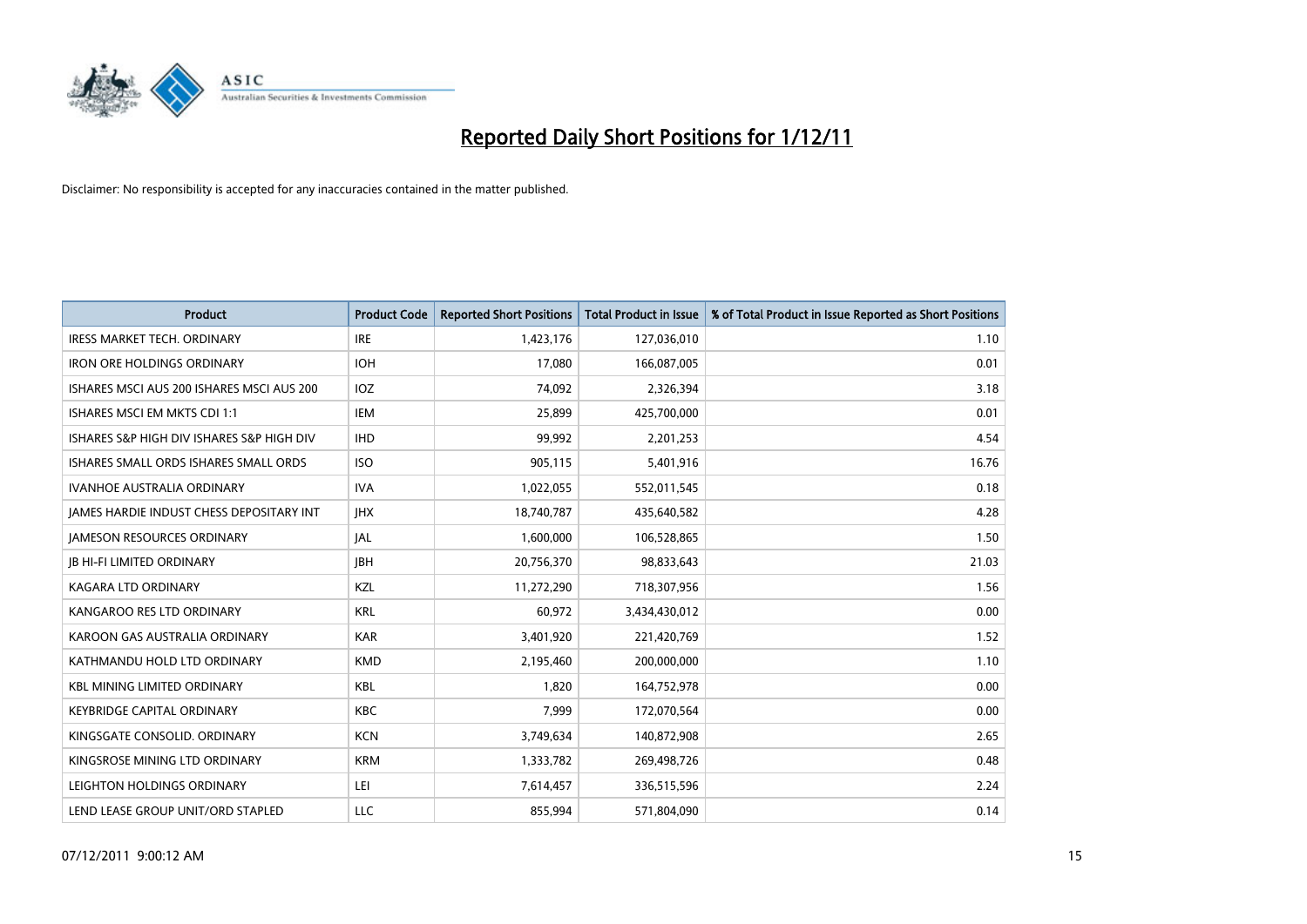

| <b>Product</b>                        | <b>Product Code</b> | <b>Reported Short Positions</b> | <b>Total Product in Issue</b> | % of Total Product in Issue Reported as Short Positions |
|---------------------------------------|---------------------|---------------------------------|-------------------------------|---------------------------------------------------------|
| LINC ENERGY LTD ORDINARY              | <b>LNC</b>          | 8,513,166                       | 503,418,900                   | 1.67                                                    |
| LIQUEFIED NATURAL ORDINARY            | <b>LNG</b>          | 370,140                         | 267,699,015                   | 0.14                                                    |
| <b>LYNAS CORPORATION ORDINARY</b>     | <b>LYC</b>          | 114,171,706                     | 1,713,846,913                 | 6.62                                                    |
| M2 TELECOMMUNICATION ORDINARY         | <b>MTU</b>          | 322,713                         | 124,493,385                   | 0.25                                                    |
| <b>MACA LIMITED ORDINARY</b>          | <b>MLD</b>          | 1,651                           | 150,000,000                   | 0.00                                                    |
| MACARTHUR COAL ORDINARY               | <b>MCC</b>          | 498,821                         | 302,092,343                   | 0.16                                                    |
| <b>MACMAHON HOLDINGS ORDINARY</b>     | <b>MAH</b>          | 2,964,025                       | 738,631,705                   | 0.40                                                    |
| MACO ATLAS ROADS GRP ORDINARY STAPLED | <b>MOA</b>          | 15,108,751                      | 464,279,594                   | 3.25                                                    |
| MACQUARIE GROUP LTD ORDINARY          | <b>MOG</b>          | 5,984,470                       | 348,545,115                   | 1.67                                                    |
| MAP GROUP STAPLED US PROHIBIT.        | <b>MAP</b>          | 4,323,130                       | 1,861,210,782                 | 0.24                                                    |
| MARENGO MINING ORDINARY               | <b>MGO</b>          | 81,654                          | 1,002,399,863                 | 0.00                                                    |
| <b>MATRIX C &amp; E LTD ORDINARY</b>  | <b>MCE</b>          | 457,300                         | 77,081,507                    | 0.57                                                    |
| MCMILLAN SHAKESPEARE ORDINARY         | <b>MMS</b>          | 104,683                         | 70,639,319                    | 0.14                                                    |
| MCPHERSON'S LTD ORDINARY              | <b>MCP</b>          | 16,360                          | 72,401,758                    | 0.02                                                    |
| MEDUSA MINING LTD ORDINARY            | <b>MML</b>          | 935,030                         | 188,837,911                   | 0.50                                                    |
| MELBOURNE IT LIMITED ORDINARY         | <b>MLB</b>          | 137,542                         | 81,352,178                    | 0.17                                                    |
| MEO AUSTRALIA LTD ORDINARY            | <b>MEO</b>          | 2,838,174                       | 539,913,260                   | 0.52                                                    |
| <b>MERMAID MARINE ORDINARY</b>        | <b>MRM</b>          | 473,064                         | 217,810,915                   | 0.22                                                    |
| MESOBLAST LIMITED ORDINARY            | <b>MSB</b>          | 8,133,232                       | 280,425,258                   | 2.92                                                    |
| METALLICA MINERALS ORDINARY           | <b>MLM</b>          | 10,000                          | 140,261,315                   | 0.01                                                    |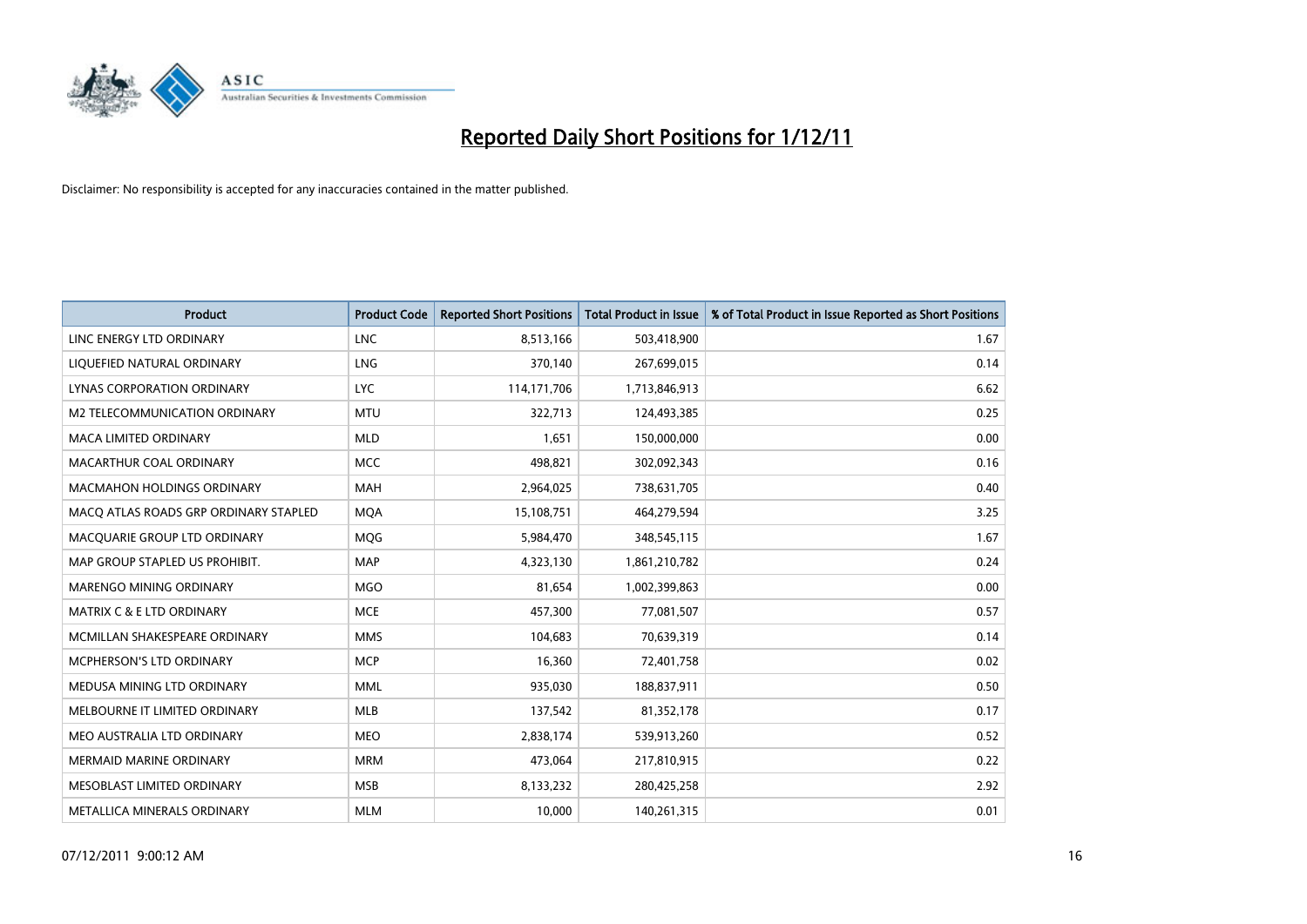

| Product                           | <b>Product Code</b> | <b>Reported Short Positions</b> | <b>Total Product in Issue</b> | % of Total Product in Issue Reported as Short Positions |
|-----------------------------------|---------------------|---------------------------------|-------------------------------|---------------------------------------------------------|
| METALS X LIMITED ORDINARY         | <b>MLX</b>          | 326,940                         | 1,327,100,831                 | 0.03                                                    |
| METCASH LIMITED ORDINARY          | <b>MTS</b>          | 27,618,588                      | 771,343,008                   | 3.54                                                    |
| METGASCO LIMITED ORDINARY         | <b>MEL</b>          | 235,435                         | 338,958,156                   | 0.07                                                    |
| METMINCO LIMITED ORDINARY         | <b>MNC</b>          | 3,925,506                       | 1,462,616,146                 | 0.26                                                    |
| MHM METALS LIMITED ORDINARY       | <b>MHM</b>          | 178,400                         | 102,787,013                   | 0.17                                                    |
| MICLYN EXP OFFSHR ORDINARY        | <b>MIO</b>          | 21,124                          | 274,618,684                   | 0.01                                                    |
| MINARA RESOURCES ORDINARY         | <b>MRE</b>          | 85                              | 1,169,424,487                 | 0.00                                                    |
| MINCOR RESOURCES NL ORDINARY      | <b>MCR</b>          | 1,032,538                       | 196,180,804                   | 0.52                                                    |
| MINEMAKERS LIMITED ORDINARY       | <b>MAK</b>          | 44,227                          | 228,236,727                   | 0.02                                                    |
| MINERAL DEPOSITS ORDINARY         | <b>MDL</b>          | 179,172                         | 83,538,786                    | 0.22                                                    |
| MINERAL RESOURCES. ORDINARY       | <b>MIN</b>          | 736,824                         | 184,376,989                   | 0.39                                                    |
| MIRABELA NICKEL LTD ORDINARY      | <b>MBN</b>          | 16,439,625                      | 491,781,237                   | 3.37                                                    |
| MIRVAC GROUP STAPLED SECURITIES   | <b>MGR</b>          | 28,112,384                      | 3,416,924,188                 | 0.81                                                    |
| MOLOPO ENERGY LTD ORDINARY        | <b>MPO</b>          | 1,685,422                       | 245,579,810                   | 0.69                                                    |
| MOLY MINES LIMITED ORDINARY       | <b>MOL</b>          | 9,449                           | 384,893,989                   | 0.00                                                    |
| MONADELPHOUS GROUP ORDINARY       | <b>MND</b>          | 1,794,565                       | 88,674,327                    | 2.04                                                    |
| MORTGAGE CHOICE LTD ORDINARY      | MOC                 | 1,094,018                       | 119,948,255                   | 0.91                                                    |
| MOSAIC OIL NL ORDINARY            | <b>MOS</b>          | 41,742                          | 866,910,775                   | 0.00                                                    |
| <b>MOUNT GIBSON IRON ORDINARY</b> | <b>MGX</b>          | 9,406,847                       | 1,082,570,693                 | 0.87                                                    |
| MSF SUGAR LIMITED ORDINARY        | <b>MSF</b>          | 17,056                          | 69,248,422                    | 0.02                                                    |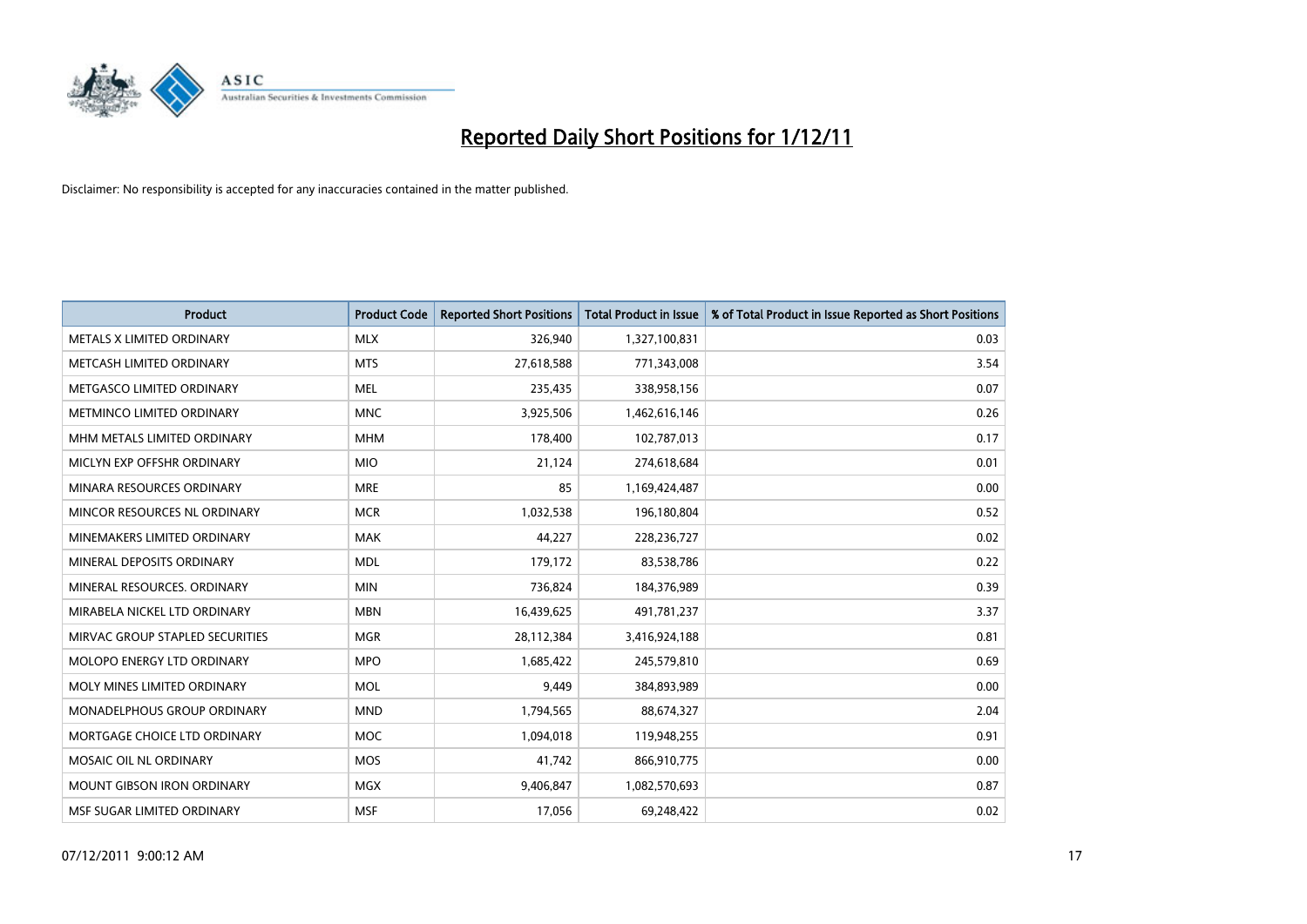

| Product                         | <b>Product Code</b> | <b>Reported Short Positions</b> | <b>Total Product in Issue</b> | % of Total Product in Issue Reported as Short Positions |
|---------------------------------|---------------------|---------------------------------|-------------------------------|---------------------------------------------------------|
| MURCHISON METALS LTD ORDINARY   | <b>MMX</b>          | 17,970,531                      | 442,437,524                   | 4.06                                                    |
| MYER HOLDINGS LTD ORDINARY      | <b>MYR</b>          | 69,016,623                      | 583,384,551                   | 11.79                                                   |
| <b>MYSTATE LIMITED ORDINARY</b> | <b>MYS</b>          | 107,773                         | 67,463,454                    | 0.16                                                    |
| NATIONAL AUST, BANK ORDINARY    | <b>NAB</b>          | 20,418,647                      | 2,204,213,794                 | 0.88                                                    |
| NATURAL FUEL LIMITED ORDINARY   | <b>NFL</b>          | $\mathbf{1}$                    | 1,121,912                     | 0.00                                                    |
| NAVIGATOR RESOURCES ORDINARY    | <b>NAV</b>          | 500                             | 2,222,106,823                 | 0.00                                                    |
| NAVITAS LIMITED ORDINARY        | <b>NVT</b>          | 3,240,884                       | 375,318,628                   | 0.85                                                    |
| NEPTUNE MARINE ORDINARY         | <b>NMS</b>          | 182,253                         | 1,748,545,632                 | 0.01                                                    |
| NEW HOPE CORPORATION ORDINARY   | <b>NHC</b>          | 424,995                         | 830,230,549                   | 0.05                                                    |
| NEW STANDARD ENERGY ORDINARY    | <b>NSE</b>          | 356,385                         | 229,052,955                   | 0.15                                                    |
| NEWCREST MINING ORDINARY        | <b>NCM</b>          | 1,710,948                       | 765,495,616                   | 0.20                                                    |
| NEWS CORP A NON-VOTING CDI      | <b>NWSLV</b>        | 2,584,006                       | 1,699,578,689                 | 0.15                                                    |
| NEWS CORP B VOTING CDI          | <b>NWS</b>          | 2,433,920                       | 798,520,953                   | 0.31                                                    |
| NEXBIS LIMITED ORDINARY         | <b>NBS</b>          | 63,733                          | 798,356,704                   | 0.01                                                    |
| NEXTDC LIMITED ORDINARY         | <b>NXT</b>          | 96,984                          | 123,533,558                   | 0.08                                                    |
| NEXUS ENERGY LIMITED ORDINARY   | <b>NXS</b>          | 7,588,336                       | 1,326,821,159                 | 0.56                                                    |
| NIB HOLDINGS LIMITED ORDINARY   | <b>NHF</b>          | 104,911                         | 466,733,110                   | 0.02                                                    |
| NIDO PETROLEUM ORDINARY         | <b>NDO</b>          | 113,625                         | 1,389,163,151                 | 0.01                                                    |
| NOBLE MINERAL RES ORDINARY      | <b>NMG</b>          | 784,533                         | 523,308,820                   | 0.16                                                    |
| NORFOLK GROUP ORDINARY          | <b>NFK</b>          | 53                              | 158,890,730                   | 0.00                                                    |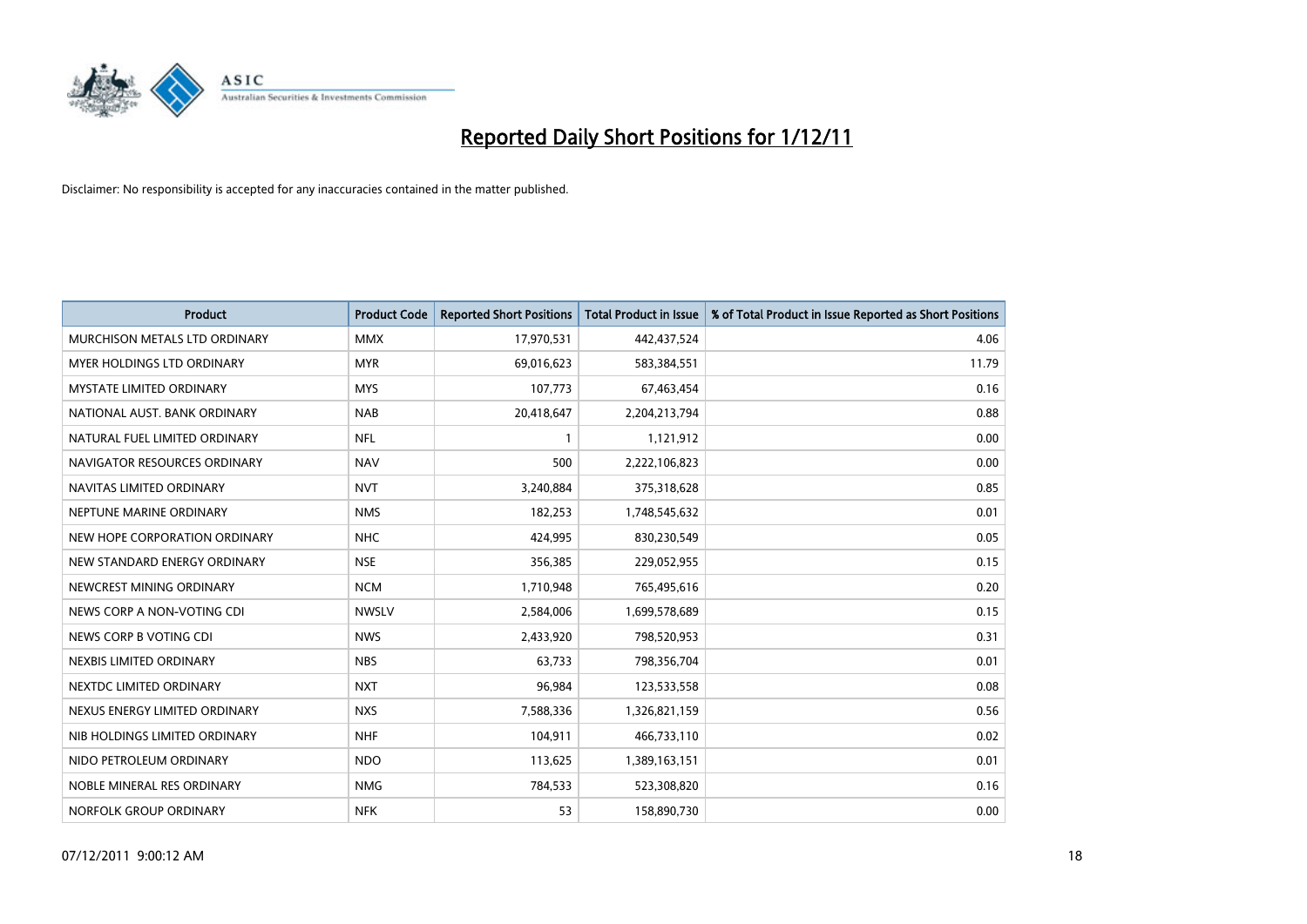

| Product                               | <b>Product Code</b> | <b>Reported Short Positions</b> | <b>Total Product in Issue</b> | % of Total Product in Issue Reported as Short Positions |
|---------------------------------------|---------------------|---------------------------------|-------------------------------|---------------------------------------------------------|
| NORTHERN CREST ORDINARY               | <b>NOC</b>          | 15,248                          | 133,484,723                   | 0.01                                                    |
| NORTHERN IRON LTD ORDINARY            | <b>NFE</b>          | 1,190,917                       | 336,084,863                   | 0.34                                                    |
| NRW HOLDINGS LIMITED ORDINARY         | <b>NWH</b>          | 2,646,566                       | 278,888,011                   | 0.94                                                    |
| NUCOAL RESOURCES NL ORDINARY          | <b>NCR</b>          | 79,200                          | 441,150,707                   | 0.02                                                    |
| NUFARM LIMITED ORDINARY               | <b>NUF</b>          | 3,922,995                       | 261,947,565                   | 1.48                                                    |
| <b>OAKTON LIMITED ORDINARY</b>        | <b>OKN</b>          | 603,278                         | 93,800,235                    | 0.64                                                    |
| OCEANAGOLD CORP. CHESS DEPOSITARY INT | <b>OGC</b>          | 832,304                         | 262,642,606                   | 0.30                                                    |
| OCEANIA CAPITAL LTD ORDINARY          | <b>OCP</b>          | 2,500                           | 91,921,295                    | 0.00                                                    |
| OIL SEARCH LTD ORDINARY               | OSH                 | 6,852,625                       | 1,325,155,171                 | 0.52                                                    |
| OM HOLDINGS LIMITED ORDINARY          | OMH                 | 11,770,819                      | 504,105,150                   | 2.33                                                    |
| <b>ONESTEEL LIMITED ORDINARY</b>      | OST                 | 46,546,184                      | 1,342,393,583                 | 3.45                                                    |
| ORICA LIMITED ORDINARY                | ORI                 | 2,911,687                       | 363,966,570                   | 0.77                                                    |
| ORIGIN ENERGY ORDINARY                | <b>ORG</b>          | 3,595,628                       | 1,086,123,061                 | 0.33                                                    |
| OROCOBRE LIMITED ORDINARY             | <b>ORE</b>          | 210,665                         | 103,195,029                   | 0.20                                                    |
| OROTONGROUP LIMITED ORDINARY          | ORL                 | 13,679                          | 40,880,902                    | 0.03                                                    |
| OTTO ENERGY LIMITED ORDINARY          | <b>OEL</b>          | 109,204                         | 1,138,290,071                 | 0.01                                                    |
| OZ MINERALS DEFERRED SETTLEMENT       | <b>OZLDA</b>        | 54,249                          | 323,854,651                   | 0.02                                                    |
| OZ MINERALS ORDINARY                  | OZL                 | 9,519,858                       | 316,690,008                   | 2.97                                                    |
| <b>PACIFIC BRANDS ORDINARY</b>        | <b>PBG</b>          | 7,873,232                       | 912,915,695                   | 0.86                                                    |
| PALADIN ENERGY LTD ORDINARY           | <b>PDN</b>          | 22,057,750                      | 835,429,464                   | 2.62                                                    |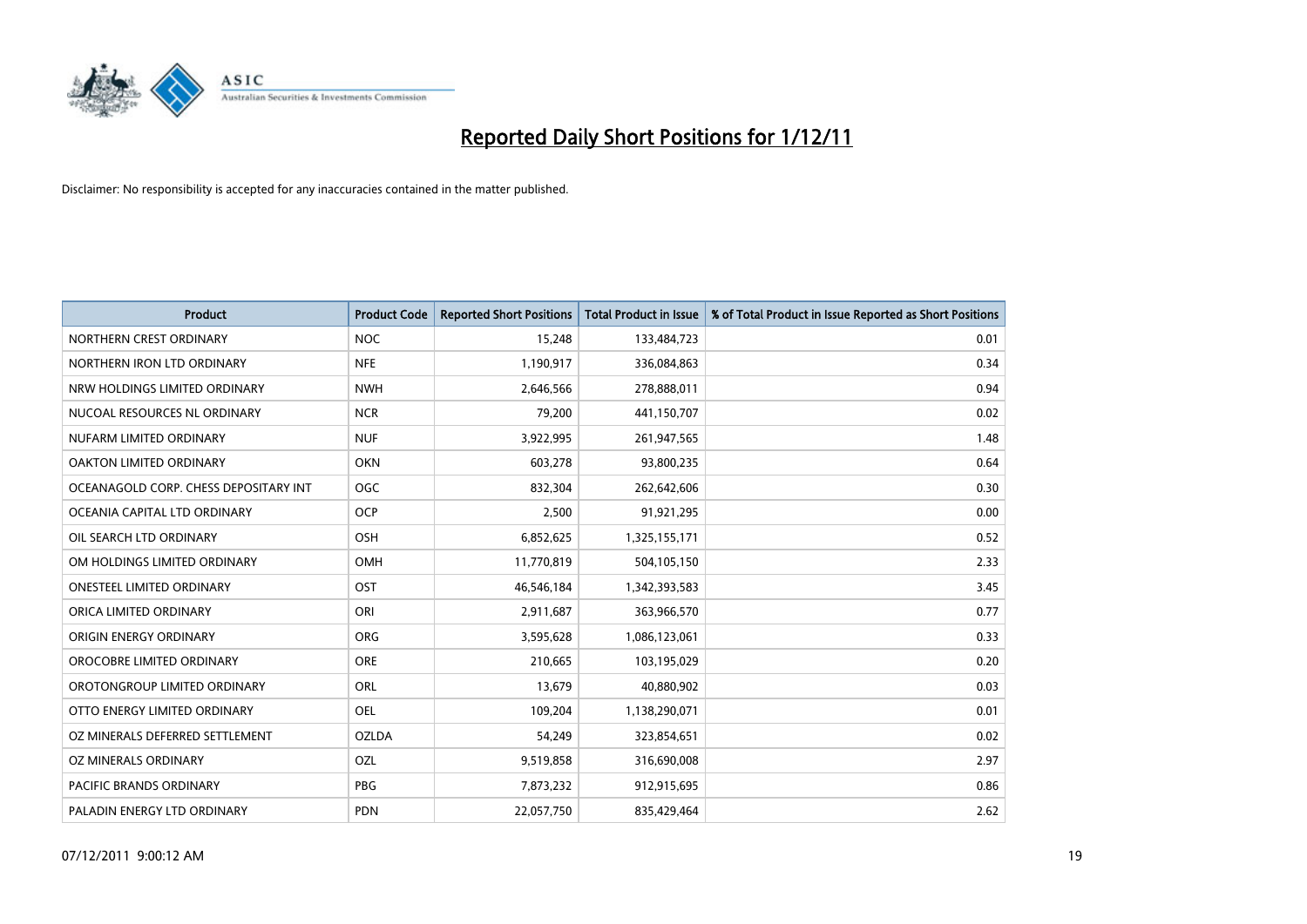

| Product                             | <b>Product Code</b> | <b>Reported Short Positions</b> | <b>Total Product in Issue</b> | % of Total Product in Issue Reported as Short Positions |
|-------------------------------------|---------------------|---------------------------------|-------------------------------|---------------------------------------------------------|
| PANAUST LIMITED DEFERRED SETTLEMENT | <b>PNADA</b>        | 78,691                          | 593,001,686                   | 0.01                                                    |
| PANAUST LIMITED ORDINARY            | <b>PNA</b>          | 11,554,755                      | 593,892,185                   | 1.94                                                    |
| PANORAMIC RESOURCES ORDINARY        | PAN                 | 834,258                         | 207,050,710                   | 0.41                                                    |
| PAPERLINX LIMITED ORDINARY          | <b>PPX</b>          | 2,528,312                       | 609,280,761                   | 0.42                                                    |
| PAPILLON RES LTD ORDINARY           | <b>PIR</b>          | 482,808                         | 209,170,467                   | 0.23                                                    |
| PATTIES FOODS LTD ORDINARY          | PFL                 | 1                               | 138,989,223                   | 0.00                                                    |
| PEET LIMITED ORDINARY               | <b>PPC</b>          | 335,773                         | 320,170,604                   | 0.11                                                    |
| PENINSULA ENERGY LTD ORDINARY       | <b>PEN</b>          | 1,755,377                       | 2,135,490,443                 | 0.08                                                    |
| PERILYA LIMITED ORDINARY            | PEM                 | 1,091,415                       | 769,316,426                   | 0.14                                                    |
| PERPETUAL LIMITED ORDINARY          | PPT                 | 2,879,478                       | 41,342,420                    | 6.95                                                    |
| PERSEUS MINING LTD ORDINARY         | <b>PRU</b>          | 1,502,341                       | 455,827,088                   | 0.32                                                    |
| PETSEC ENERGY ORDINARY              | <b>PSA</b>          | 223,332                         | 231,283,622                   | 0.10                                                    |
| PHARMAXIS LTD ORDINARY              | <b>PXS</b>          | 2,287,059                       | 269,243,547                   | 0.86                                                    |
| PHOTON GROUP LTD ORDINARY           | PGA                 | 250,510                         | 1,540,886,866                 | 0.02                                                    |
| PLATINUM ASSET ORDINARY             | <b>PTM</b>          | 6,001,835                       | 561,347,878                   | 1.08                                                    |
| PLATINUM AUSTRALIA ORDINARY         | PLA                 | 2,829,661                       | 442,130,039                   | 0.64                                                    |
| PLATINUM AUSTRALIA RIGHTS 09-DEC-11 | <b>PLAR</b>         | 77,691                          | 36,844,170                    | 0.22                                                    |
| PLATINUM CAPITAL LTD ORDINARY       | <b>PMC</b>          | 1                               | 165,756,878                   | 0.00                                                    |
| PLUTON RESOURCES ORDINARY           | <b>PLV</b>          | 102                             | 227,338,688                   | 0.00                                                    |
| PMI GOLD CORP CDI 1:1               | <b>PVM</b>          | 2,860                           | 52,109,650                    | 0.01                                                    |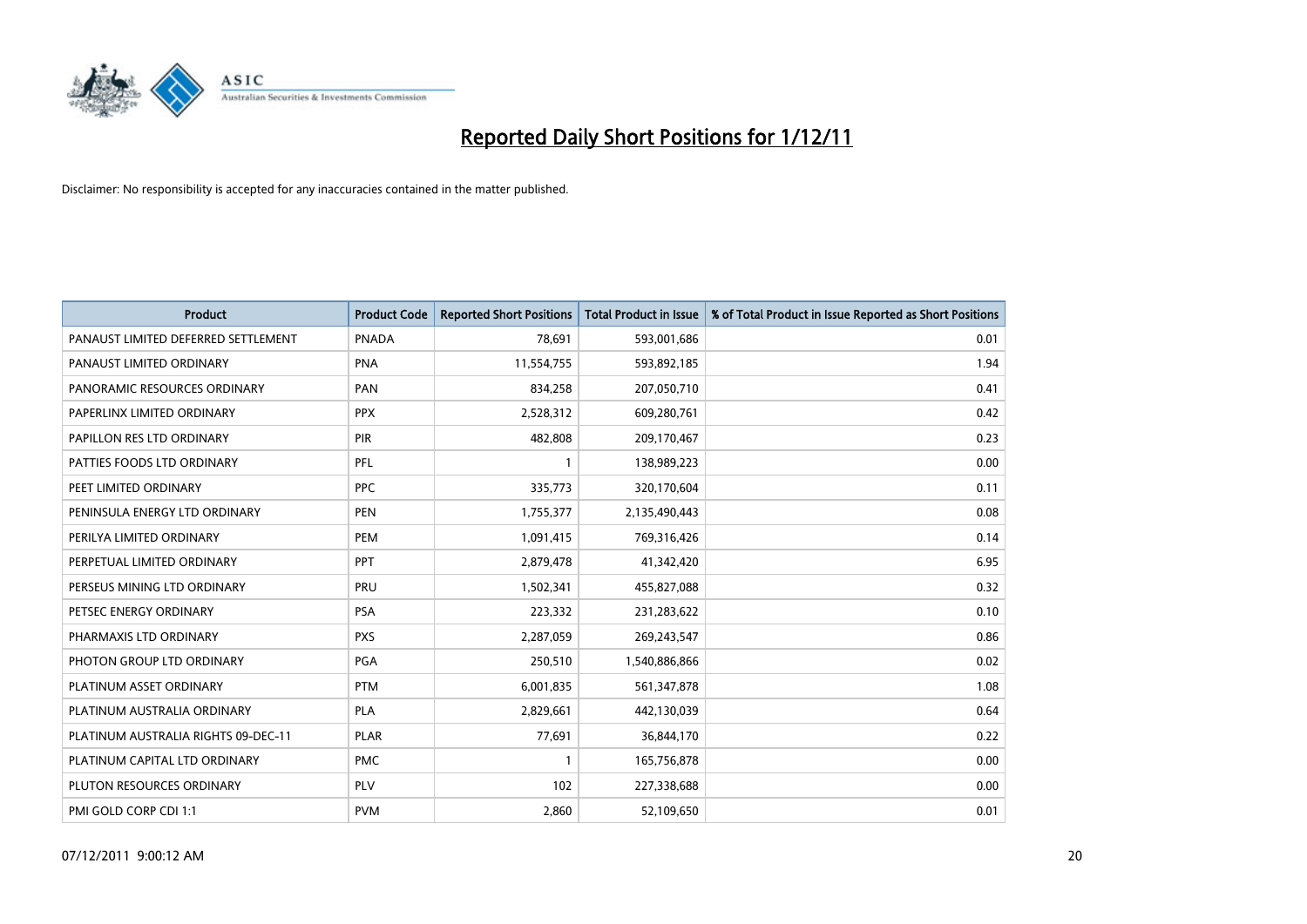

| Product                              | <b>Product Code</b> | <b>Reported Short Positions</b> | <b>Total Product in Issue</b> | % of Total Product in Issue Reported as Short Positions |
|--------------------------------------|---------------------|---------------------------------|-------------------------------|---------------------------------------------------------|
| <b>PMP LIMITED ORDINARY</b>          | <b>PMP</b>          | 179,808                         | 329,842,473                   | 0.06                                                    |
| PORT BOUVARD LIMITED ORDINARY        | PBD                 | 6,754                           | 593,868,295                   | 0.00                                                    |
| PREMIER INVESTMENTS ORDINARY         | <b>PMV</b>          | 502,449                         | 155,062,831                   | 0.33                                                    |
| PRIMA BIOMED LTD ORDINARY            | <b>PRR</b>          | 3,307,372                       | 1,016,742,788                 | 0.32                                                    |
| PRIMARY HEALTH CARE ORDINARY         | <b>PRY</b>          | 10,693,494                      | 500,336,679                   | 2.14                                                    |
| PRIME INFR GROUP. STAPLED SECURITIES | PIH                 | 308,735                         | 351,776,795                   | 0.09                                                    |
| PRIME MEDIA GRP LTD ORDINARY         | <b>PRT</b>          | 2                               | 366,330,303                   | 0.00                                                    |
| PRIMEAG AUSTRALIA ORDINARY           | PAG                 | 64,384                          | 266,394,444                   | 0.03                                                    |
| PROGEN PHARMACEUTIC ORDINARY         | PGL                 | 151,596                         | 24,709,097                    | 0.61                                                    |
| PROGRAMMED ORDINARY                  | <b>PRG</b>          | 541,160                         | 118,169,908                   | 0.45                                                    |
| <b>PSIVIDA CORP CDI 1:1</b>          | <b>PVA</b>          | 3,648                           | 8,689,940                     | 0.04                                                    |
| <b>QANTAS AIRWAYS ORDINARY</b>       | QAN                 | 30,297,936                      | 2,265,123,620                 | 1.35                                                    |
| OBE INSURANCE GROUP ORDINARY         | <b>OBE</b>          | 14,691,540                      | 1,115,545,692                 | 1.31                                                    |
| OR NATIONAL LIMITED ORDINARY         | <b>ORN</b>          | 26,708,466                      | 2,440,000,000                 | 1.09                                                    |
| ORXPHARMA LTD ORDINARY               | <b>ORX</b>          | 480,898                         | 144,244,857                   | 0.33                                                    |
| <b>QUBE LOGISTICS HLDG ORDINARY</b>  | <b>QUB</b>          | 1,671,046                       | 809,646,656                   | 0.22                                                    |
| RAMELIUS RESOURCES ORDINARY          | <b>RMS</b>          | 3,677,872                       | 326,556,273                   | 1.11                                                    |
| RAMSAY HEALTH CARE ORDINARY          | <b>RHC</b>          | 1,446,509                       | 202,081,252                   | 0.74                                                    |
| <b>RCR TOMLINSON ORDINARY</b>        | <b>RCR</b>          | 69,867                          | 133,601,005                   | 0.05                                                    |
| <b>REA GROUP ORDINARY</b>            | <b>REA</b>          | 398,621                         | 131,714,699                   | 0.30                                                    |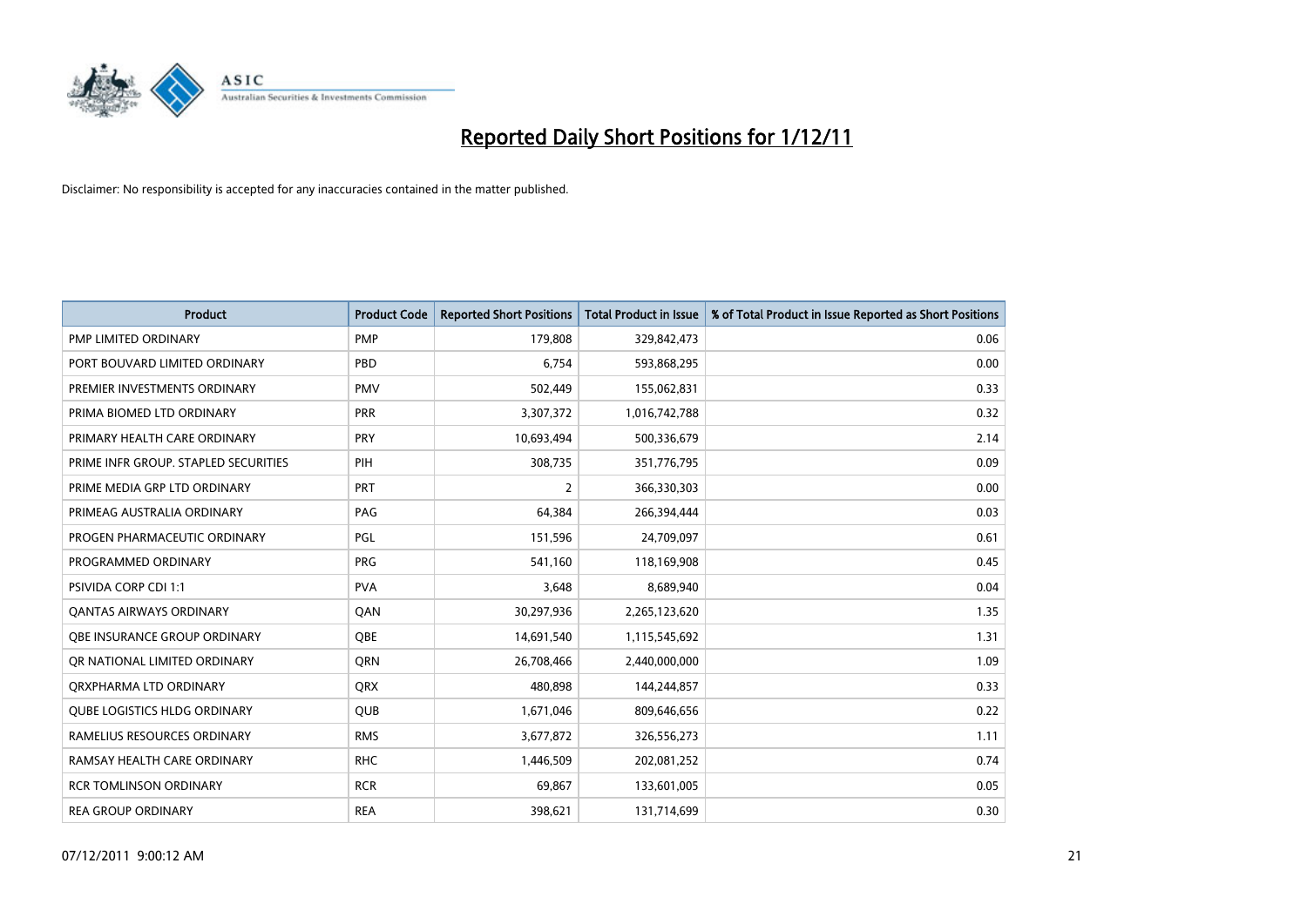

| Product                             | <b>Product Code</b> | <b>Reported Short Positions</b> | <b>Total Product in Issue</b> | % of Total Product in Issue Reported as Short Positions |
|-------------------------------------|---------------------|---------------------------------|-------------------------------|---------------------------------------------------------|
| <b>RECKON LIMITED ORDINARY</b>      | <b>RKN</b>          | 834,499                         | 133,354,672                   | 0.62                                                    |
| <b>RED 5 LIMITED ORDINARY</b>       | <b>RED</b>          | 21,100                          | 1,283,674,237                 | 0.00                                                    |
| <b>RED FORK ENERGY ORDINARY</b>     | <b>RFE</b>          | 7,696                           | 269,769,853                   | 0.00                                                    |
| REDBANK ENERGY LTD ORDINARY         | <b>AEJ</b>          | 19                              | 786,287                       | 0.00                                                    |
| REED RESOURCES LTD ORDINARY         | <b>RDR</b>          | 3,245,254                       | 264,742,501                   | 1.22                                                    |
| <b>REGIS RESOURCES ORDINARY</b>     | <b>RRL</b>          | 1,273,412                       | 434,457,441                   | 0.29                                                    |
| RESMED INC CDI 10:1                 | <b>RMD</b>          | 5,448,903                       | 1,556,242,300                 | 0.34                                                    |
| RESOLUTE MINING ORDINARY            | <b>RSG</b>          | 4,145,986                       | 475,163,489                   | 0.87                                                    |
| <b>RESOURCE GENERATION ORDINARY</b> | <b>RES</b>          | 214,311                         | 262,895,652                   | 0.08                                                    |
| <b>RETAIL FOOD GROUP ORDINARY</b>   | <b>RFG</b>          | 6,519                           | 108,229,282                   | 0.01                                                    |
| REVERSE CORP LIMITED ORDINARY       | <b>REF</b>          | 125,041                         | 92,382,175                    | 0.14                                                    |
| REX MINERALS LIMITED ORDINARY       | <b>RXM</b>          | 1,458,934                       | 153,635,519                   | 0.95                                                    |
| RHG LIMITED ORDINARY                | <b>RHG</b>          | 31,776                          | 308,483,177                   | 0.01                                                    |
| <b>RIALTO ENERGY ORDINARY</b>       | <b>RIA</b>          | 121,399                         | 375,006,264                   | 0.03                                                    |
| RINKER GROUP LIMITED ORDINARY       | <b>RIN</b>          | 89,729                          | 898,888,785                   | 0.01                                                    |
| RIO TINTO LIMITED ORDINARY          | <b>RIO</b>          | 23,049,618                      | 435,758,720                   | 5.30                                                    |
| RIVERCITY MOTORWAY STAPLED          | <b>RCY</b>          | 132,000                         | 957,010,115                   | 0.01                                                    |
| RIVERSDALE MINING ORDINARY          | <b>RIV</b>          | 6,600                           | 244,431,186                   | 0.00                                                    |
| ROC OIL COMPANY ORDINARY            | <b>ROC</b>          | 2,258,780                       | 683,029,641                   | 0.32                                                    |
| ROYAL WOLF HOLDINGS ORDINARY        | <b>RWH</b>          | 60,000                          | 100,387,052                   | 0.06                                                    |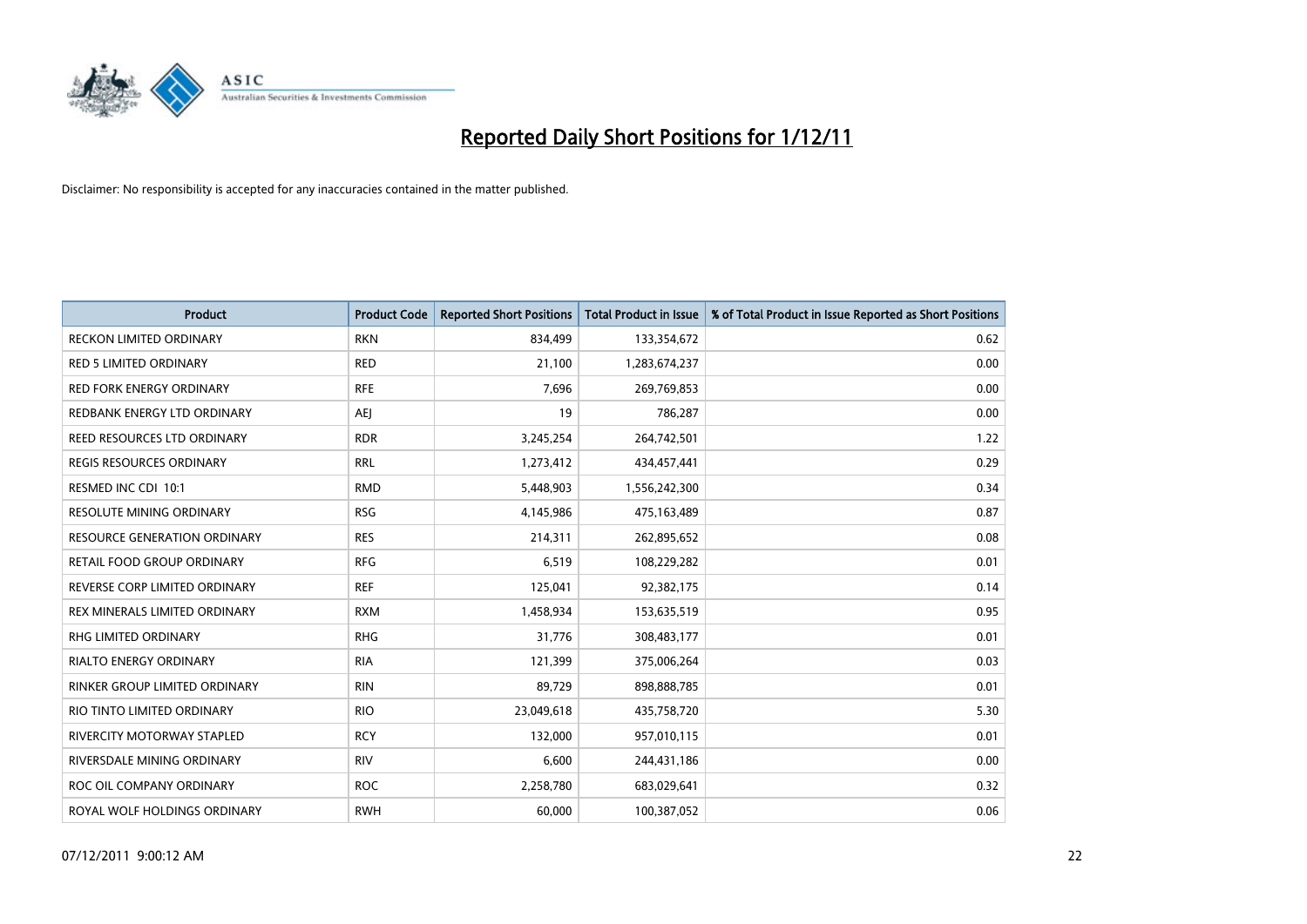

| Product                               | <b>Product Code</b> | <b>Reported Short Positions</b> | <b>Total Product in Issue</b> | % of Total Product in Issue Reported as Short Positions |
|---------------------------------------|---------------------|---------------------------------|-------------------------------|---------------------------------------------------------|
| SAI GLOBAL LIMITED ORDINARY           | SAI                 | 1,840,430                       | 202,259,037                   | 0.90                                                    |
| SALMAT LIMITED ORDINARY               | <b>SLM</b>          | 485,682                         | 159,802,174                   | 0.30                                                    |
| SAMSON OIL & GAS LTD ORDINARY         | <b>SSN</b>          | 266,811                         | 1,750,183,770                 | 0.01                                                    |
| SANDFIRE RESOURCES ORDINARY           | <b>SFR</b>          | 2,244,243                       | 150,879,969                   | 1.48                                                    |
| <b>SANTOS LTD ORDINARY</b>            | <b>STO</b>          | 12,518,227                      | 941,523,332                   | 1.30                                                    |
| SARACEN MINERAL ORDINARY              | SAR                 | 151,998                         | 593,883,240                   | 0.02                                                    |
| SEDGMAN LIMITED ORDINARY              | <b>SDM</b>          | 380,339                         | 212,215,619                   | 0.18                                                    |
| SEEK LIMITED ORDINARY                 | <b>SEK</b>          | 15,469,976                      | 337,101,307                   | 4.59                                                    |
| SELECT HARVESTS ORDINARY              | SHV                 | 25,091                          | 56,392,664                    | 0.05                                                    |
| SENETAS CORPORATION ORDINARY          | <b>SEN</b>          | 756,999                         | 463,105,195                   | 0.16                                                    |
| SENEX ENERGY LIMITED ORDINARY         | <b>SXY</b>          | 2,082,660                       | 917,392,416                   | 0.24                                                    |
| SERVCORP LIMITED ORDINARY             | SRV                 | 26,183                          | 98,440,807                    | 0.03                                                    |
| SERVICE STREAM ORDINARY               | SSM                 | 344,663                         | 283,418,867                   | 0.12                                                    |
| SEVEN GROUP HOLDINGS CONV. RED. PREF. | <b>SVWPA</b>        | 65,887                          | 4,963,640                     | 1.33                                                    |
| SEVEN GROUP HOLDINGS ORDINARY         | <b>SVW</b>          | 830,843                         | 306,410,281                   | 0.25                                                    |
| SEVEN WEST MEDIA LTD ORDINARY         | SWM                 | 2,683,332                       | 645,719,542                   | 0.41                                                    |
| SIGMA PHARMACEUTICAL ORDINARY         | <b>SIP</b>          | 12,831,849                      | 1,178,626,572                 | 1.08                                                    |
| SILEX SYSTEMS ORDINARY                | <b>SLX</b>          | 455,571                         | 170,133,997                   | 0.27                                                    |
| SILVER LAKE RESOURCE ORDINARY         | <b>SLR</b>          | 1,655,274                       | 206,291,063                   | 0.79                                                    |
| SIMS METAL MGMT LTD ORDINARY          | SGM                 | 3,197,747                       | 207,193,497                   | 1.53                                                    |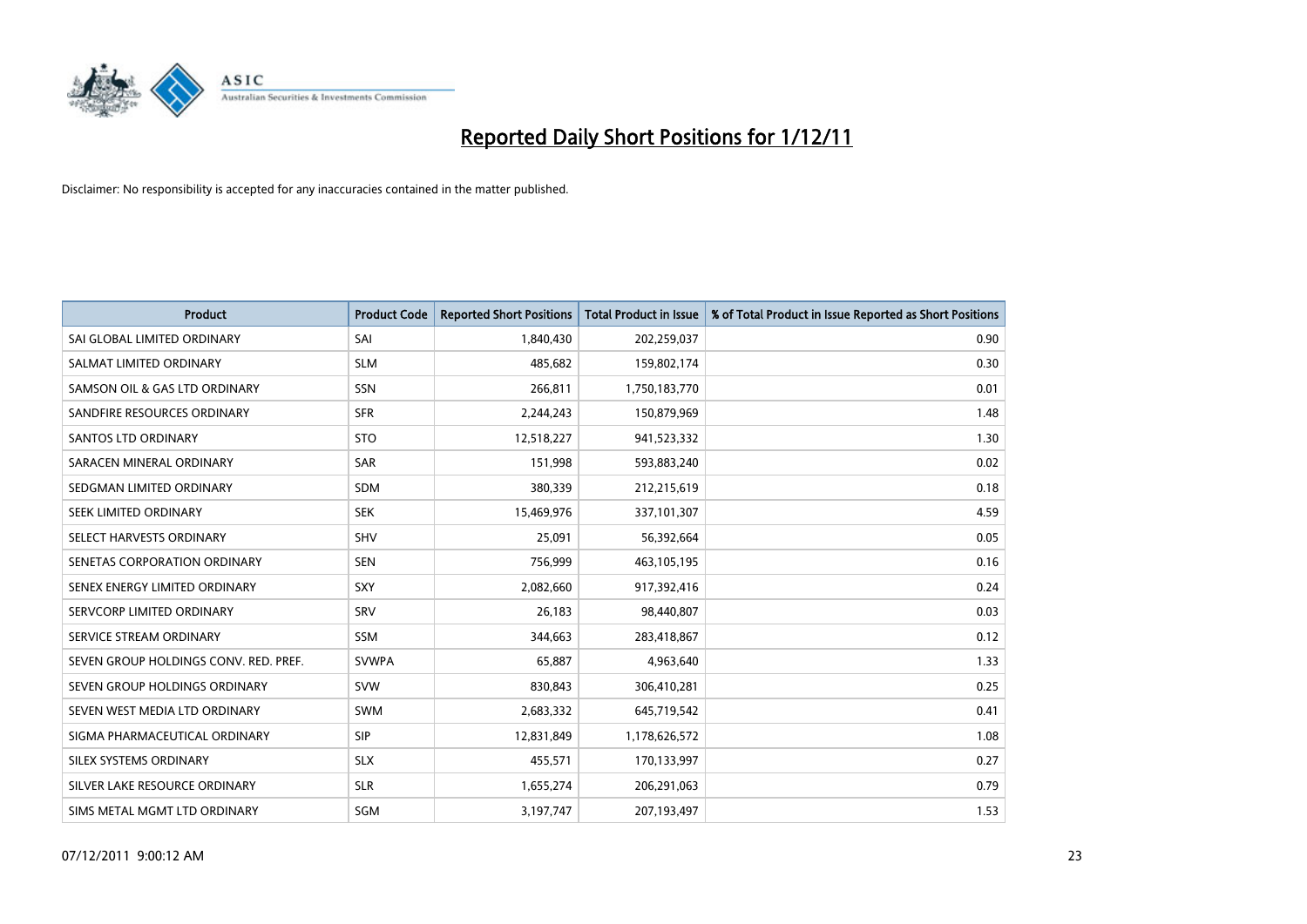

| <b>Product</b>                            | <b>Product Code</b> | <b>Reported Short Positions</b> | <b>Total Product in Issue</b> | % of Total Product in Issue Reported as Short Positions |
|-------------------------------------------|---------------------|---------------------------------|-------------------------------|---------------------------------------------------------|
| SINGAPORE TELECOMM. CHESS DEPOSITARY INT  | SGT                 | 6,636,061                       | 188,667,418                   | 3.51                                                    |
| SIPA RESOURCES LTD ORDINARY               | SRI                 | 126,000                         | 411,808,872                   | 0.03                                                    |
| SIRIUS RESOURCES NL ORDINARY              | <b>SIR</b>          | 82,500                          | 137,134,586                   | 0.06                                                    |
| SIRTEX MEDICAL ORDINARY                   | <b>SRX</b>          | 1.739                           | 55,768,136                    | 0.00                                                    |
| SKILLED GROUP LTD ORDINARY                | <b>SKE</b>          | 51,500                          | 233, 243, 776                 | 0.01                                                    |
| SMS MANAGEMENT, ORDINARY                  | <b>SMX</b>          | 93,847                          | 68,290,180                    | 0.14                                                    |
| SONIC HEALTHCARE ORDINARY                 | <b>SHL</b>          | 5,667,776                       | 389,969,875                   | 1.45                                                    |
| SOUTH BOULDER MINES ORDINARY              | <b>STB</b>          | 125,497                         | 87,115,688                    | 0.14                                                    |
| SP AUSNET STAPLED SECURITIES              | <b>SPN</b>          | 3,015,544                       | 2,850,932,204                 | 0.10                                                    |
| SPARK INFRASTRUCTURE STAPLED NOTE & UNIT  | SKI                 | 16,348,355                      | 1,326,734,264                 | 1.22                                                    |
| SPARK INFRASTRUCTURE STAPLEDNOTE&UNIT DEF | <b>SKIDA</b>        | 57,370                          | 1,326,734,264                 | 0.00                                                    |
| SPDR 200 FUND ETF UNITS                   | <b>STW</b>          | 8                               | 51,878,556                    | 0.00                                                    |
| SPECIALTY FASHION ORDINARY                | <b>SFH</b>          | 644,816                         | 192,086,121                   | 0.34                                                    |
| SPOTLESS GROUP LTD ORDINARY               | <b>SPT</b>          | 1,087,259                       | 265,454,407                   | 0.40                                                    |
| ST BARBARA LIMITED DEFERRED SETTLEMENT    | SBMDA               | 53,144                          | 325,611,402                   | 0.02                                                    |
| ST BARBARA LIMITED ORDINARY               | SBM                 | 6,849,840                       | 325,615,389                   | 2.10                                                    |
| STAGING CONNECTIONS ORDINARY              | <b>STG</b>          | 2,917,189                       | 78,317,726                    | 3.72                                                    |
| STANMORE COAL LTD ORDINARY                | <b>SMR</b>          | 17,231                          | 89,791,402                    | 0.02                                                    |
| STARPHARMA HOLDINGS ORDINARY              | <b>SPL</b>          | 1,775,622                       | 277,794,020                   | 0.63                                                    |
| STH AMERICAN COR LTD ORDINARY             | SAY                 | 9,200                           | 257,785,604                   | 0.00                                                    |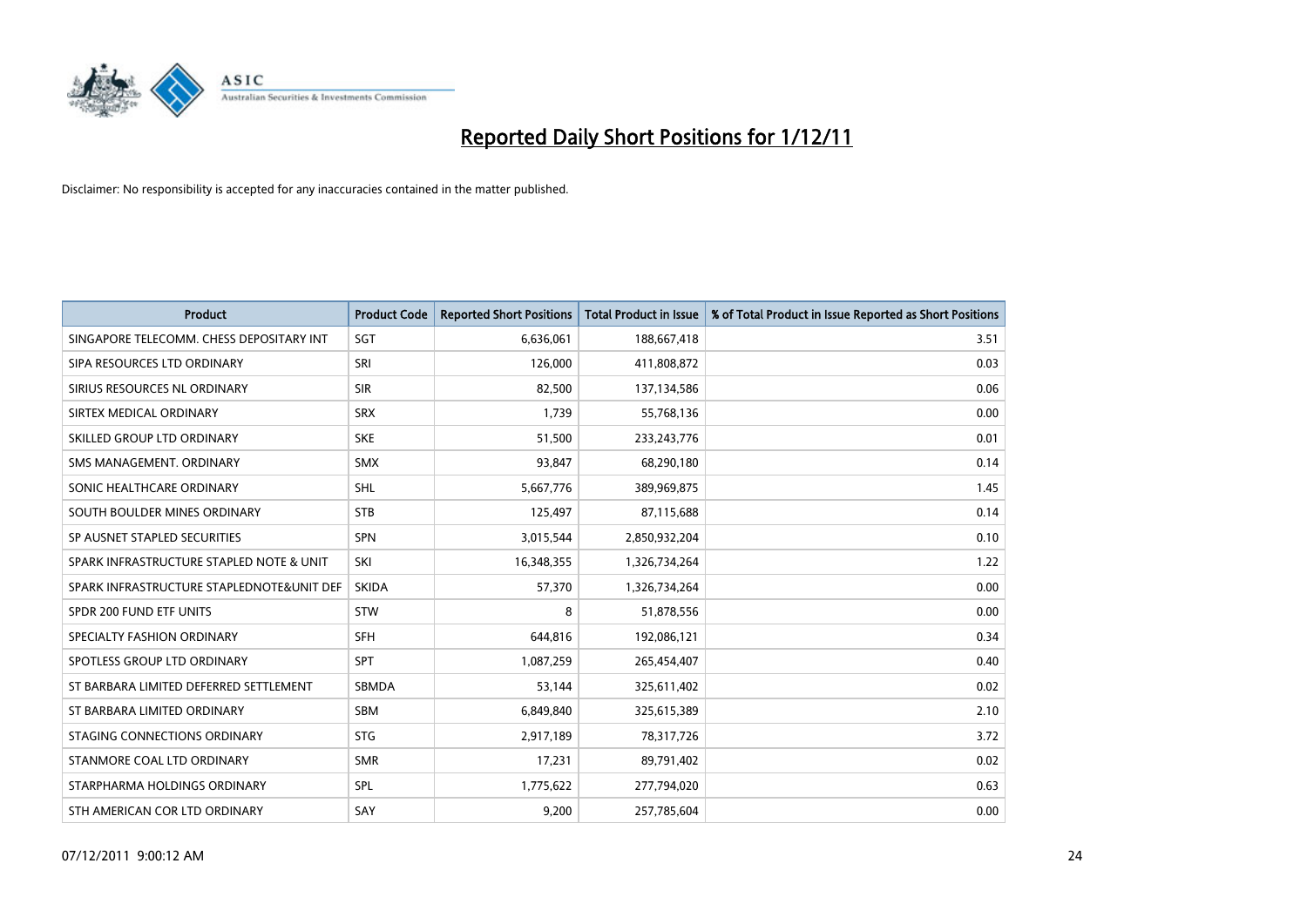

| <b>Product</b>                           | <b>Product Code</b> | <b>Reported Short Positions</b> | <b>Total Product in Issue</b> | % of Total Product in Issue Reported as Short Positions |
|------------------------------------------|---------------------|---------------------------------|-------------------------------|---------------------------------------------------------|
| STHN CROSS MEDIA ORDINARY                | <b>SXL</b>          | 3,623,658                       | 705,766,444                   | 0.51                                                    |
| STOCKLAND UNITS/ORD STAPLED              | SGP                 | 22,305,673                      | 2,320,649,791                 | 0.96                                                    |
| STRAITS RES LTD. ORDINARY                | <b>SRQ</b>          | 494,064                         | 324,796,141                   | 0.15                                                    |
| STW COMMUNICATIONS ORDINARY              | SGN                 | 249,033                         | 363,403,799                   | 0.06                                                    |
| SUNCORP GROUP LTD DEFERRED SETTLEMENT    | <b>SUNDA</b>        | 65,800                          | 1,281,390,524                 | 0.01                                                    |
| SUNCORP GROUP LTD ORDINARY               | <b>SUN</b>          | 10,050,434                      | 1,286,600,980                 | 0.76                                                    |
| SUNDANCE ENERGY ORDINARY                 | <b>SEA</b>          | 206,186                         | 277,098,474                   | 0.08                                                    |
| SUNDANCE RESOURCES ORDINARY              | <b>SDL</b>          | 4,047,919                       | 2,916,422,169                 | 0.13                                                    |
| SUNLAND GROUP LTD ORDINARY               | <b>SDG</b>          | 26,203                          | 201,578,526                   | 0.01                                                    |
| SUPER RET REP LTD ORDINARY               | <b>SUL</b>          | 2,555,667                       | 194,734,593                   | 1.31                                                    |
| SWICK MINING ORDINARY                    | <b>SWK</b>          | 4,148                           | 236,724,970                   | 0.00                                                    |
| SYMEX HOLDINGS ORDINARY                  | SYM                 | 6,633                           | 191,593,493                   | 0.00                                                    |
| <b>TABCORP HOLDINGS LTD ORDINARY</b>     | <b>TAH</b>          | 4,912,528                       | 712,805,880                   | 0.70                                                    |
| <b>TALENT2 INTERNATION ORDINARY</b>      | <b>TWO</b>          | 7                               | 147,402,201                   | 0.00                                                    |
| TANAMI GOLD NL ORDINARY                  | <b>TAM</b>          | 77,944                          | 260,997,677                   | 0.03                                                    |
| TAP OIL LIMITED ORDINARY                 | <b>TAP</b>          | 3,114,407                       | 240,995,311                   | 1.30                                                    |
| TASSAL GROUP LIMITED ORDINARY            | <b>TGR</b>          | 113,745                         | 146,304,404                   | 0.07                                                    |
| TATTS GROUP LTD ORDINARY                 | <b>TTS</b>          | 12,859,967                      | 1,340,758,701                 | 0.95                                                    |
| TELECOM CORPORATION ORDINARY             | <b>TEL</b>          | 10,011,063                      | 1,925,409,580                 | 0.49                                                    |
| TELSTRA CORPORATION. INSTALMENT RECEIPTS | <b>TLSCA</b>        | 5,101,329                       | 4,116,479,758                 | 0.12                                                    |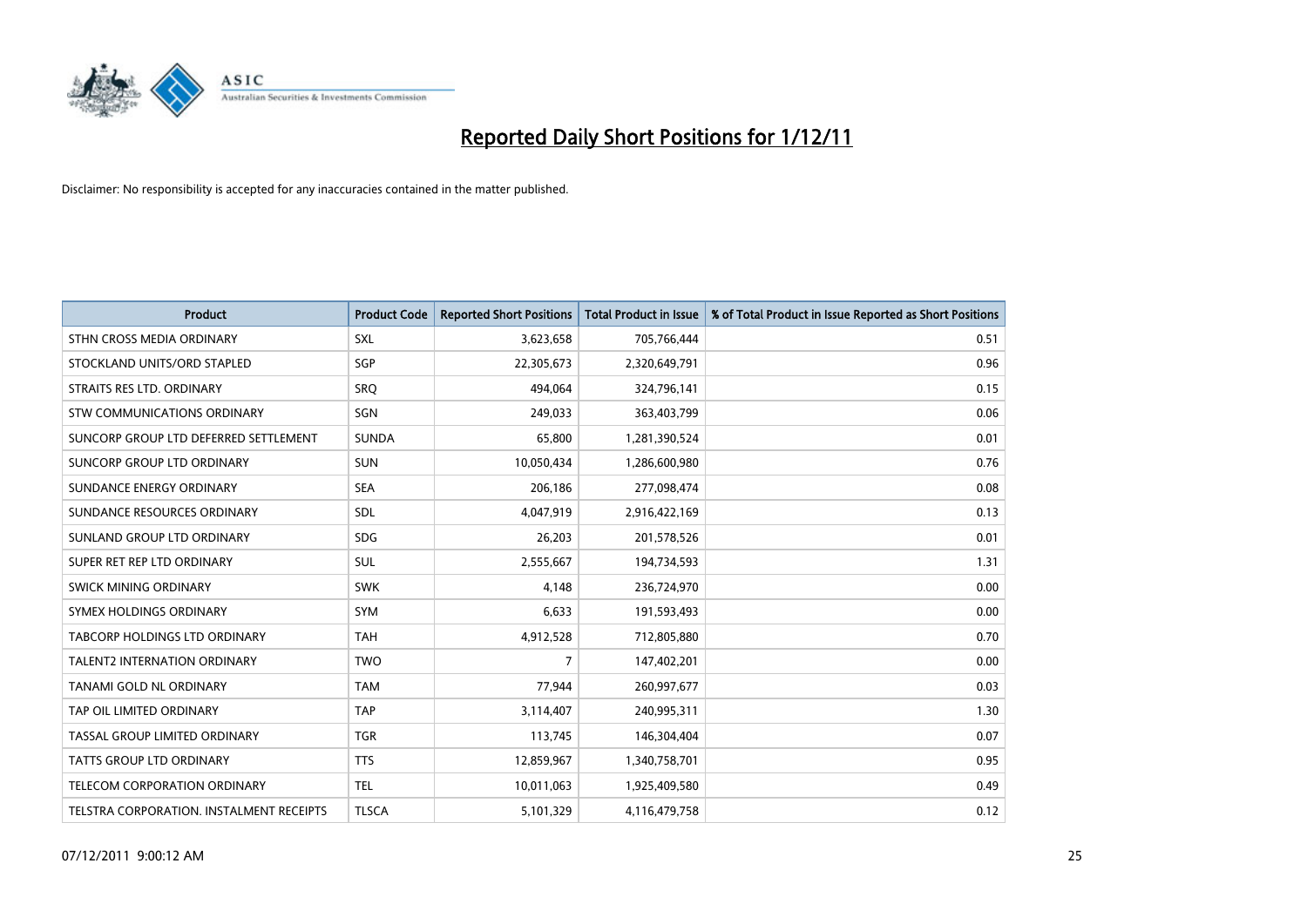

| <b>Product</b>                       | <b>Product Code</b> | <b>Reported Short Positions</b> | <b>Total Product in Issue</b> | % of Total Product in Issue Reported as Short Positions |
|--------------------------------------|---------------------|---------------------------------|-------------------------------|---------------------------------------------------------|
| <b>TELSTRA CORPORATION, ORDINARY</b> | <b>TLS</b>          | 36,306,987                      | 12,443,074,357                | 0.27                                                    |
| TEN NETWORK HOLDINGS ORDINARY        | <b>TEN</b>          | 49,921,754                      | 1,045,236,720                 | 4.78                                                    |
| TERANGA GOLD CORP CDI 1:1            | <b>TGZ</b>          | 163,918                         | 153,870,012                   | 0.10                                                    |
| TFS CORPORATION LTD ORDINARY         | <b>TFC</b>          | 95,700                          | 279,621,829                   | 0.03                                                    |
| THAKRAL HOLDINGS GRP ORDINARY/UNIT   | <b>THG</b>          | 2                               | 585,365,014                   | 0.00                                                    |
| THE REJECT SHOP ORDINARY             | <b>TRS</b>          | 1,567,926                       | 26,071,170                    | 6.02                                                    |
| THOR MINING PLC CHESS DEPOSITARY 1:1 | <b>THR</b>          | 2,307                           | 222,489,120                   | 0.00                                                    |
| THORN GROUP LIMITED ORDINARY         | <b>TGA</b>          | 71,908                          | 146,091,970                   | 0.04                                                    |
| TIGER RESOURCES ORDINARY             | <b>TGS</b>          | 3,418,149                       | 671,110,549                   | 0.50                                                    |
| TIMBERCORP LIMITED ORDINARY          | <b>TIM</b>          | 90,074                          | 352,071,429                   | 0.02                                                    |
| <b>TISHMAN SPEYER UNITS</b>          | <b>TSO</b>          | 41,524                          | 338,440,904                   | 0.01                                                    |
| TNG LIMITED ORDINARY                 | <b>TNG</b>          | 4,321                           | 284,803,062                   | 0.00                                                    |
| TOLL HOLDINGS LTD ORDINARY           | <b>TOL</b>          | 23,515,346                      | 717,133,875                   | 3.26                                                    |
| TORO ENERGY LIMITED ORDINARY         | <b>TOE</b>          | 35,404                          | 975,436,676                   | 0.00                                                    |
| TOWER LIMITED ORDINARY               | <b>TWR</b>          | 689,519                         | 265,176,580                   | 0.26                                                    |
| TOX FREE SOLUTIONS ORDINARY          | <b>TOX</b>          | 15,801                          | 97,626,882                    | 0.01                                                    |
| TPG TELECOM LIMITED ORDINARY         | <b>TPM</b>          | 3,646,774                       | 793,808,141                   | 0.43                                                    |
| TRANSFIELD SERVICES ORDINARY         | <b>TSE</b>          | 3,883,137                       | 547,441,639                   | 0.71                                                    |
| TRANSPACIFIC INDUST, ORDINARY        | <b>TPI</b>          | 4,762,047                       | 1,578,209,025                 | 0.29                                                    |
| TRANSURBAN GROUP TRIPLE STAPLED SEC. | <b>TCL</b>          | 5,930,482                       | 1,451,447,154                 | 0.38                                                    |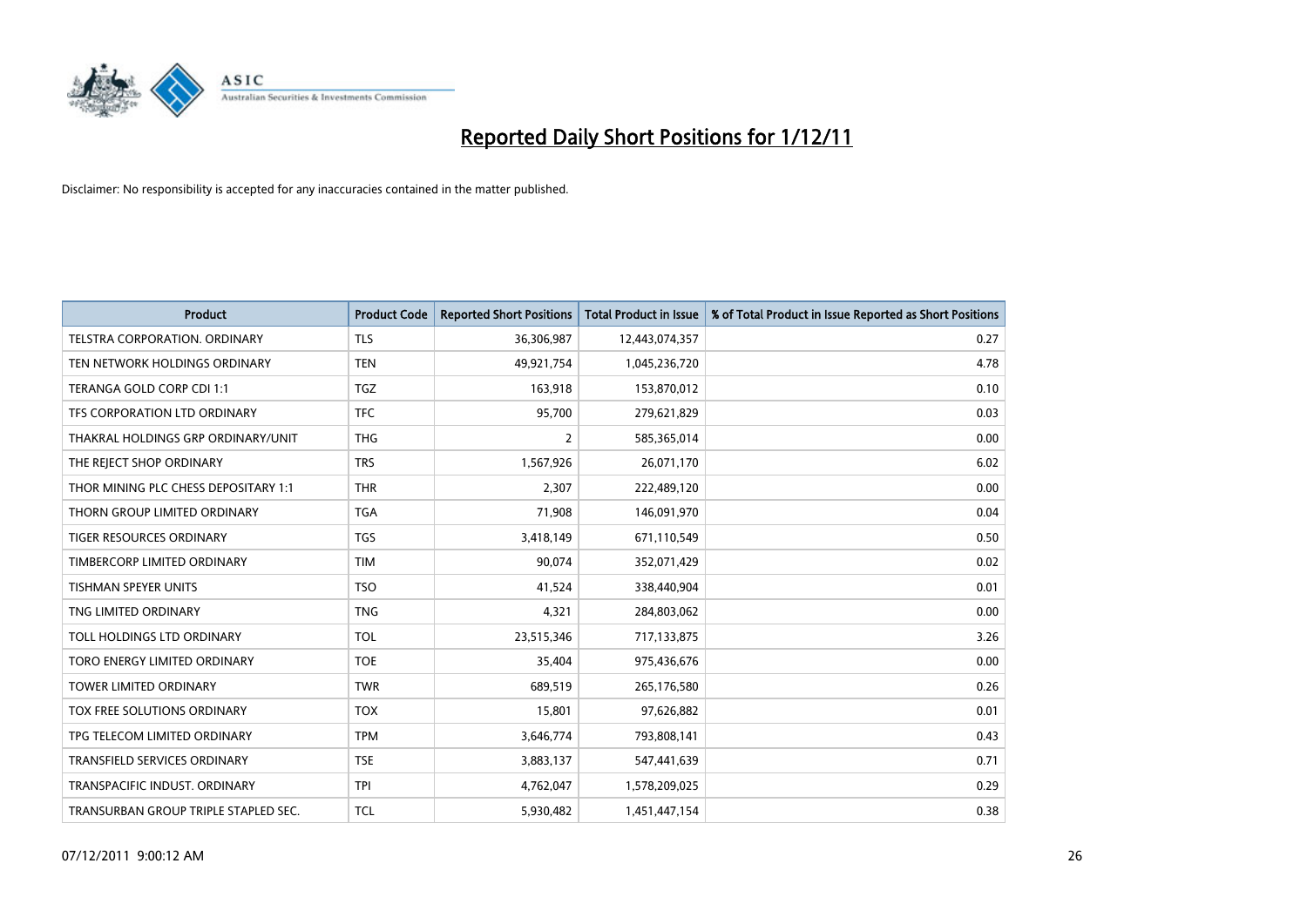

| Product                                   | <b>Product Code</b> | <b>Reported Short Positions</b> | <b>Total Product in Issue</b> | % of Total Product in Issue Reported as Short Positions |
|-------------------------------------------|---------------------|---------------------------------|-------------------------------|---------------------------------------------------------|
| TREASURY WINE ESTATE ORDINARY             | <b>TWE</b>          | 12,413,459                      | 647,227,144                   | 1.91                                                    |
| TRINITY GROUP STAPLED SECURITIES          | <b>TCQ</b>          | 3,419                           | 193,235,631                   | 0.00                                                    |
| TROY RESOURCES NL ORDINARY                | <b>TRY</b>          | 226,436                         | 88,149,823                    | 0.24                                                    |
| <b>UGL LIMITED ORDINARY</b>               | <b>UGL</b>          | 4,593,185                       | 166,047,171                   | 2.76                                                    |
| UNILIFE CORPORATION CDI 6:1               | <b>UNS</b>          | 211,172                         | 260,848,758                   | 0.08                                                    |
| VALAD PROPERTY GROUP STAPLED US PROHIBIT. | <b>VPG</b>          | 3,802,003                       | 115,821,048                   | 3.28                                                    |
| <b>VDM GROUP LIMITED ORDINARY</b>         | <b>VMG</b>          | 11,116                          | 932,485,103                   | 0.00                                                    |
| <b>VENTURE MINERALS ORDINARY</b>          | <b>VMS</b>          | 346,955                         | 221,093,592                   | 0.15                                                    |
| <b>VIEW RESOURCES LTD ORDINARY</b>        | <b>VRE</b>          | 1,760                           | 881,953,670                   | 0.00                                                    |
| <b>VILLAGE ROADSHOW LTD ORDINARY</b>      | <b>VRL</b>          | 702                             | 151,484,285                   | 0.00                                                    |
| VIRGIN BLUE HOLDINGS ORDINARY             | <b>VBA</b>          | 38,625,271                      | 2,210,197,600                 | 1.74                                                    |
| <b>VISION GROUP HLDGS ORDINARY</b>        | <b>VGH</b>          | 78,000                          | 74,520,926                    | 0.10                                                    |
| <b>VITA GROUP LTD ORDINARY</b>            | <b>VTG</b>          | 75,190                          | 142,499,800                   | 0.05                                                    |
| VITERRA INC CDI 1:1                       | <b>VTA</b>          | 3,828                           | 68,629,939                    | 0.01                                                    |
| <b>WATPAC LIMITED ORDINARY</b>            | <b>WTP</b>          | 16,461                          | 185,160,973                   | 0.00                                                    |
| <b>WDS LIMITED ORDINARY</b>               | <b>WDS</b>          | 701                             | 144,740,614                   | 0.00                                                    |
| WEBIET LIMITED ORDINARY                   | <b>WEB</b>          | 51,512                          | 73,180,426                    | 0.07                                                    |
| <b>WESFARMERS LIMITED ORDINARY</b>        | <b>WES</b>          | 31,874,286                      | 1,005,852,841                 | 3.15                                                    |
| WESFARMERS LIMITED PARTIALLY PROTECTED    | <b>WESN</b>         | 67,235                          | 151,219,321                   | 0.04                                                    |
| <b>WESTERN AREAS NL ORDINARY</b>          | <b>WSA</b>          | 11,809,658                      | 179,735,899                   | 6.56                                                    |